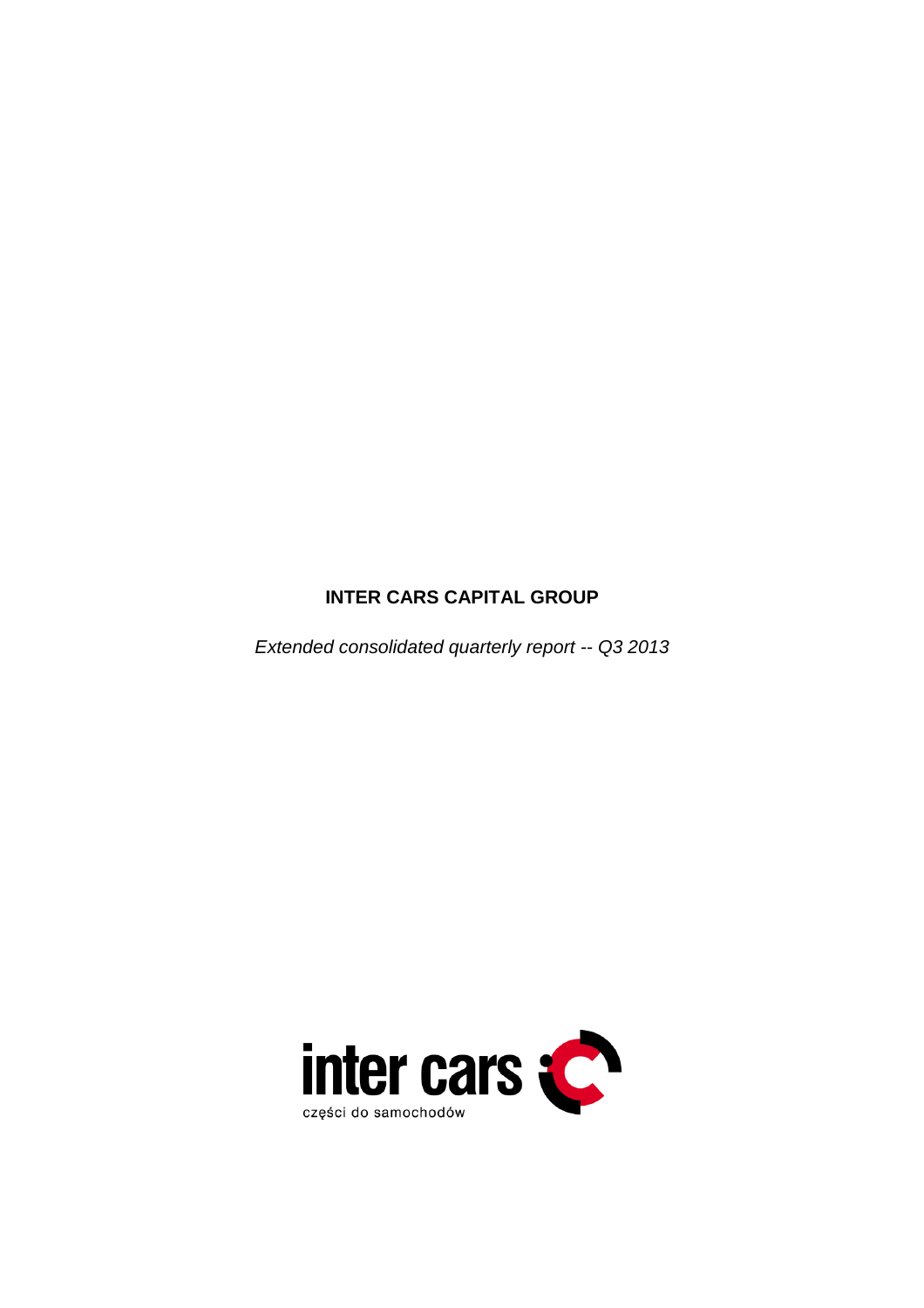

| INTERIM CONSOLIDATED FINANCIAL STATEMENTS OF THE INTER CARS GROUP4                                                                                                                                                       |  |
|--------------------------------------------------------------------------------------------------------------------------------------------------------------------------------------------------------------------------|--|
|                                                                                                                                                                                                                          |  |
|                                                                                                                                                                                                                          |  |
|                                                                                                                                                                                                                          |  |
|                                                                                                                                                                                                                          |  |
| Explanatory notes to the interim condensed financial statements for the period of 3 months ended on 30 <sup>th</sup>                                                                                                     |  |
|                                                                                                                                                                                                                          |  |
|                                                                                                                                                                                                                          |  |
|                                                                                                                                                                                                                          |  |
|                                                                                                                                                                                                                          |  |
|                                                                                                                                                                                                                          |  |
|                                                                                                                                                                                                                          |  |
|                                                                                                                                                                                                                          |  |
| 1. Summary of activities and consolidated and standalone financial results for Q3 201313                                                                                                                                 |  |
| 2. Factors and events of a non-recurring nature having a material bearing on the financial result, and a<br>description of the Company's material achievements and failures along with a list of related key events.  15 |  |
|                                                                                                                                                                                                                          |  |
|                                                                                                                                                                                                                          |  |
|                                                                                                                                                                                                                          |  |
|                                                                                                                                                                                                                          |  |
|                                                                                                                                                                                                                          |  |
|                                                                                                                                                                                                                          |  |
| 9. The Management Board's standpoint on the feasibility of meeting the previously published forecasts of                                                                                                                 |  |
| 10. The List of shareholders holding at least 5% of the total number of votes as at the date of release of                                                                                                               |  |
| 11. Changes in the number of shares and rights to shares (options) in Inter Cars S.A. held by the<br>Company's management and supervisory personnel since the publication of the most recent quarterly                   |  |
|                                                                                                                                                                                                                          |  |
|                                                                                                                                                                                                                          |  |
| 14. Other information which the Company deems relevant for the assessment of its personnel, assets,<br>financial position and financial result or changes in any of the foregoing, and for the assessment of the         |  |
| 15. Events subsequent to the balance sheet day as at which the report was prepared which may have a                                                                                                                      |  |
| 16.Information on material transactions with related entities concluded on terms other than at arm's                                                                                                                     |  |
| 17. Factors which in the Company's opinion will affect its financial results in the period covering at least the                                                                                                         |  |
|                                                                                                                                                                                                                          |  |
|                                                                                                                                                                                                                          |  |
|                                                                                                                                                                                                                          |  |
|                                                                                                                                                                                                                          |  |
|                                                                                                                                                                                                                          |  |
|                                                                                                                                                                                                                          |  |
|                                                                                                                                                                                                                          |  |
| 3. Transactions with related entities in the condensed standalone financial statements25                                                                                                                                 |  |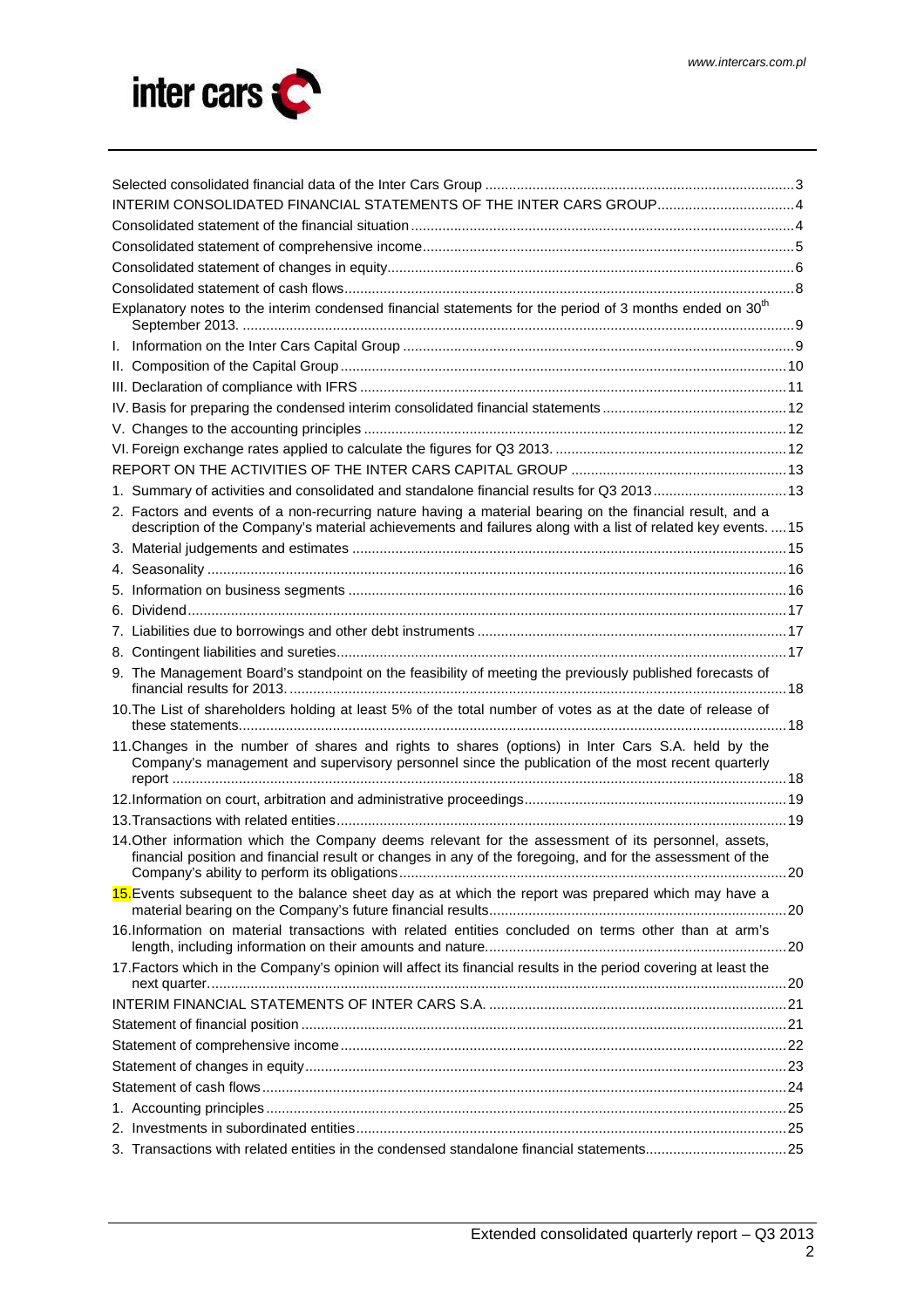

#### **Selected consolidated financial data of the Inter Cars Group**

|                                                                                    | for the period of 9 months ended on 30 <sup>th</sup> September<br>2013 |                 |                 |            |  |
|------------------------------------------------------------------------------------|------------------------------------------------------------------------|-----------------|-----------------|------------|--|
|                                                                                    | 2013                                                                   | 2012            | 2013            | 2012       |  |
|                                                                                    | <b>PLN '000</b>                                                        | <b>PLN '000</b> | <b>EUR '000</b> | EUR '000   |  |
| Information on growth and profits                                                  |                                                                        |                 |                 |            |  |
| Sales margin                                                                       | 31,7%                                                                  | 30,9%           |                 |            |  |
| <b>EBITDA</b>                                                                      | 180 203                                                                | 137 058         | 42 671          | 32 673     |  |
| EBITDA as percentage of sales                                                      | 7,00%                                                                  | 6,18%           |                 |            |  |
| EBITDA (for 12 consecutive months)                                                 | 228 996                                                                | 183868          | 54 225          | 43 832     |  |
| Net debt / EBITDA                                                                  | 1,86                                                                   | 2,09            |                 |            |  |
| Basic earnings per share (PLN)                                                     | 7,88                                                                   | 5,04            | 1,86            | 1,20       |  |
| Diluted earnings per share (PLN)                                                   | 7,88                                                                   | 5,04            | 1,86            | 1,20       |  |
| Operating profit                                                                   | 151 301                                                                | 111 686         | 20 5 27         | 26 625     |  |
| Net profit                                                                         | 111 579                                                                | 71 430          | 14 607          | 17 028     |  |
| <b>Cash flows</b>                                                                  |                                                                        |                 |                 |            |  |
| Operating cash flows                                                               | 83 452                                                                 | 102 084         | 19761           | 24 336     |  |
| Investing cash flows                                                               | (23962)                                                                | (29 118)        | (5674)          | (6941)     |  |
| Financing cash flows                                                               | (40012)                                                                | (65547)         | (9475)          | (15626)    |  |
| <b>Employment and branches</b>                                                     |                                                                        |                 |                 |            |  |
| Employees                                                                          |                                                                        |                 |                 |            |  |
| Parent company                                                                     | 388                                                                    | 1 3 6 0         |                 |            |  |
| Subsidiaries                                                                       | 1 208                                                                  | 1 0 4 1         |                 |            |  |
| <b>Branches</b>                                                                    |                                                                        |                 |                 |            |  |
| Parent company                                                                     | 154                                                                    | 153             |                 |            |  |
| Subsidiaries                                                                       | 134                                                                    | 118             |                 |            |  |
|                                                                                    | As at                                                                  |                 | As at           |            |  |
|                                                                                    | 30.09.2013                                                             | 31.12.2012      | 30.09.2013      | 31.12.2012 |  |
| <b>Consolidated statement of financial situation</b>                               | Pln '000                                                               | Pln '000        | EUR '000        | EUR '000   |  |
| Cash and cash equivalents                                                          | 56 426                                                                 | 36 948          | 13 3 8 3        | 9038       |  |
| Balance sheet total                                                                | 1856053                                                                | 1 548 391       | 440 209         | 378 746    |  |
| Credits, Ioans, finance lease<br>Equity attributable to shareholders of the parent | 482 179                                                                | 495 383         | 114 361         | 121 174    |  |
| company                                                                            | 869 336                                                                | 757 247         | 206 185         | 185 227    |  |

The following exchange rates were applied to calculate selected financial data in EUR:

- for the balance sheet items the National Bank of Poland exchange rate of 30<sup>th</sup> September 2013 1 EUR = PLN 4.2163, and exchange rate of  $30^{th}$  December 2012 – 1 EUR = PLN 4.1138.
- for the profit and loss account and cash flows items an exchange rate constituting the average National Bank of Poland exchange rate announced on the last day of each month of 3 quarters of 2013 and 2012, respectively:  $1$  EUR = PLN 4.2231 and  $1$  EUR = PLN 4.1948.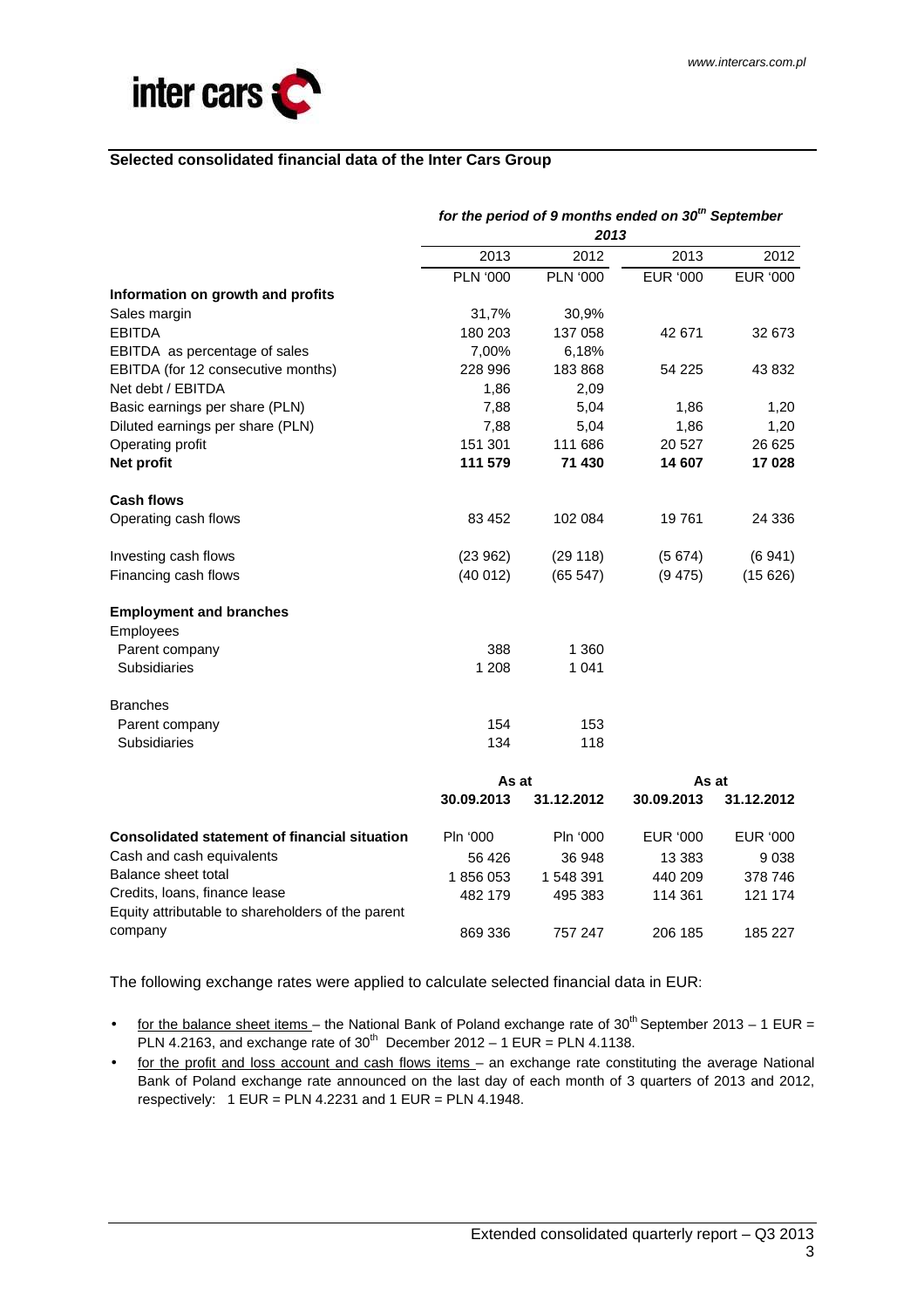# **INTERIM CONSOLIDATED FINANCIAL STATEMENTS OF THE INTER CARS GROUP**

# **Consolidated statement of the financial situation**

| (PLN '000)                                            | 30.09.2013    | 31.12.2012 |
|-------------------------------------------------------|---------------|------------|
|                                                       | (not audited) | (audited)  |
| <b>ASSETS</b>                                         |               |            |
| <b>Fixed assets</b>                                   |               |            |
| Property, plant and equipment                         | 211 600       | 226 030    |
| Investment property                                   | 27 229        | 27 229     |
| Intangible assets                                     | 167 454       | 141 845    |
| Investments in related entities                       | 16            | 3795       |
| Investments available for sale                        | 301           | 301        |
| <b>Receivables</b>                                    | 13 305        | 13 050     |
| Deferred tax assets                                   | 23 330        | 19771      |
|                                                       | 443 235       | 432 021    |
| <b>Current assets</b>                                 | 950 524       | 734 967    |
| Inventories                                           | 405 868       | 343 522    |
| Trade and other receivables                           |               | 933        |
| Corporate income tax receivables                      |               |            |
| Cash and cash equivalents                             | 56 4 26       | 36 948     |
|                                                       | 1 412 818     | 1 116 370  |
| <b>TOTAL ASSETS</b>                                   | 1856053       | 1 548 391  |
|                                                       |               |            |
| <b>LIABILITIES</b>                                    |               |            |
| Share capital                                         | 28 336        | 28 336     |
| Share premium account                                 | 259 530       | 259 530    |
| Statutory reserve funds                               | 446 251       | 373 750    |
| Other capital reserves                                | 5935          | 5935       |
| Foreign exchange gains/losses                         | (1890)        | (2400)     |
| Retained earnings                                     | 131 174       | 92 096     |
| Equity attributable to the shareholders of the parent |               |            |
| entity                                                | 869 336       | 757 247    |
| <b>Non-controlling interest</b>                       |               |            |
| <b>Total equity</b>                                   | 869 336       | 757 247    |
| Long term liabilities                                 |               |            |
| Credits, loans and finance lease                      | 44 826        | 34 997     |
| Other long-term liabilities                           | 297           | 322        |
| Deferred income tax reserve                           | 4659          | 6 1 3 0    |
|                                                       | 49782         | 41 449     |
| <b>Short-term liabilities</b>                         |               |            |
| Trade and other liabilities                           | 484 293       | 277 876    |
| Credits, loans and finance lease                      | 437 353       | 460 386    |
| Employee benefits                                     | 5 2 0 4       | 5716       |
| Corporate income tax                                  | 10 085        | 5 7 1 7    |
|                                                       | 936 935       | 749 695    |
| <b>TOTAL LIABILITIES</b>                              | 1856053       | 1 548 391  |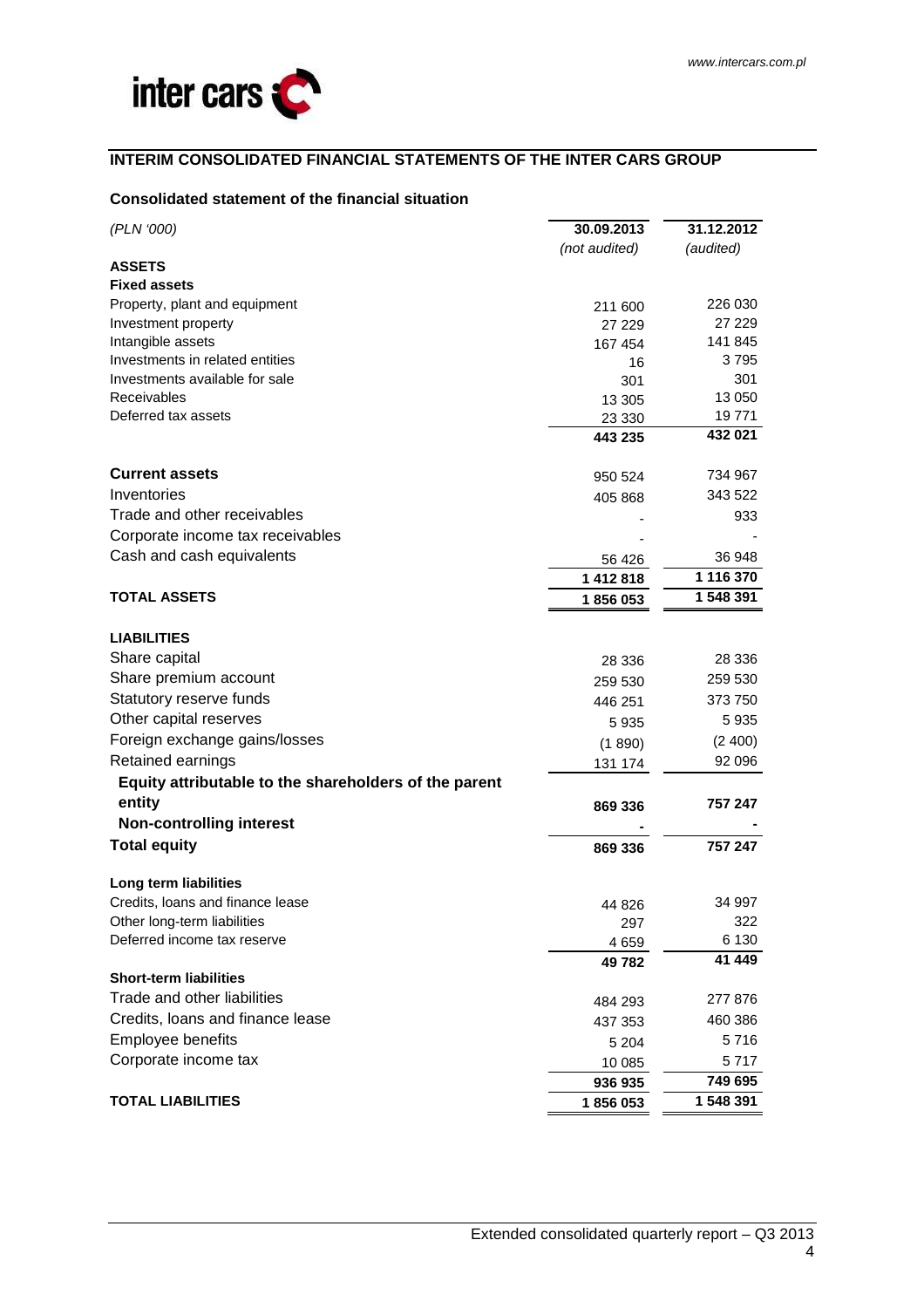

#### **Consolidated statement of comprehensive income**

| (PLN '000)                                | for the period of 3 months<br>ended on |            | for the period of 9 months<br>ended on 30 <sup>th</sup> September |            |  |
|-------------------------------------------|----------------------------------------|------------|-------------------------------------------------------------------|------------|--|
|                                           | 30.09.2013                             | 30.09.2012 | 30.09.2013                                                        | 30.09.2012 |  |
| <b>Continued activities</b>               |                                        |            |                                                                   |            |  |
| Revenue from the sale of products, goods  |                                        |            |                                                                   |            |  |
| and materials                             | 944 733                                | 795 489    | 2 572 570                                                         | 2 217 347  |  |
| Costs of products, goods and materials    |                                        |            |                                                                   |            |  |
| sold                                      | (641316)                               | (556643)   | (1756460)                                                         | (1532977)  |  |
| <b>Gross profit on sales</b>              | 303 417                                | 238 846    | 816 110                                                           | 684 370    |  |
| Other operating income                    |                                        | (3989)     |                                                                   |            |  |
| Selling costs, general and administration |                                        |            |                                                                   |            |  |
| expenses                                  | (128 116)                              | (110656)   | (359017)                                                          | (319914)   |  |
| Distribution costs                        | (107814)                               | (81661)    | (288785)                                                          | (237 440)  |  |
| Costs of the management options scheme    |                                        |            |                                                                   |            |  |
| Other operating costs                     | (2686)                                 | (5874)     | (17007)                                                           | (15330)    |  |
| <b>Operating profit</b>                   | 64 801                                 | 36 666     | 151 301                                                           | 111 686    |  |
| Financial income                          | 257                                    | 2 2 6 1    | 1 3 9 2                                                           | 3862       |  |
| Foreign exchange gains / loses            | (70)                                   | (5009)     | (299)                                                             | (5701)     |  |
| Financial costs                           | (6547)                                 | (8427)     | (21790)                                                           | (25 588)   |  |
| Interest in associates                    |                                        |            |                                                                   |            |  |
| <b>Profit before tax</b>                  | 58 441                                 | 25 4 91    | 130 604                                                           | 84 259     |  |
| Corporate income tax                      | (8415)                                 | (2448)     | (19025)                                                           | (12829)    |  |
| Net profit                                | 50 026                                 | 23 043     | 111 579                                                           | 71 430     |  |
|                                           |                                        |            |                                                                   |            |  |
| Attributable to:                          |                                        |            |                                                                   |            |  |
| shareholders of the parent company        | 50 0 26                                | 23 290     | 111 579                                                           | 72 122     |  |
| minority shareholders                     |                                        | (247)      |                                                                   | (692)      |  |
|                                           | 50 026                                 | 23 043     | 111 579                                                           | 71 430     |  |
| <b>OTHER COMPREHENSIVE INCOME</b>         |                                        |            |                                                                   |            |  |
| Currency translation gains/losses         | (1752)                                 | 1 045      | 510                                                               | (248)      |  |
| Management options scheme                 |                                        |            |                                                                   |            |  |
| Total other net comprehensive income      | (1752)                                 | 1 0 4 5    | 510                                                               | (248)      |  |
| <b>TOTAL INCOME</b>                       | 48 274                                 | 24 088     | 112 089                                                           | 71 182     |  |
| Net profit attributable to:               |                                        |            |                                                                   |            |  |
| - shareholders of the parent company      | 50 0 26                                | 23 290     | 111 579                                                           | 72 122     |  |
| - minority interests                      |                                        | (247)      |                                                                   | (692)      |  |
|                                           | 50 0 26                                | 23 043     | 111 579                                                           | 71 430     |  |
| Comprehensive income attributable to:     |                                        |            |                                                                   |            |  |
| - shareholders of the parent company      | 48 274                                 | 24 335     | 112 089                                                           | 71 874     |  |
| - minority interests                      |                                        | (247)      |                                                                   | (692)      |  |
|                                           | 48 274                                 | 24 088     | 112 089                                                           | 71 182     |  |
| Profit per share (PLN)                    |                                        |            |                                                                   |            |  |
| - basic                                   | 3,53                                   | 1,63       | 7,88                                                              | 5,04       |  |
| - diluted                                 | 3,53                                   | 1,63       | 7,88                                                              | 5,04       |  |
| Number of shares                          | 14 168 100                             | 14 168 100 | 14 168 100                                                        | 14 168 100 |  |
| Number of diluted shares                  | 14 168 100                             | 14 168 100 | 14 168 100                                                        | 14 168 100 |  |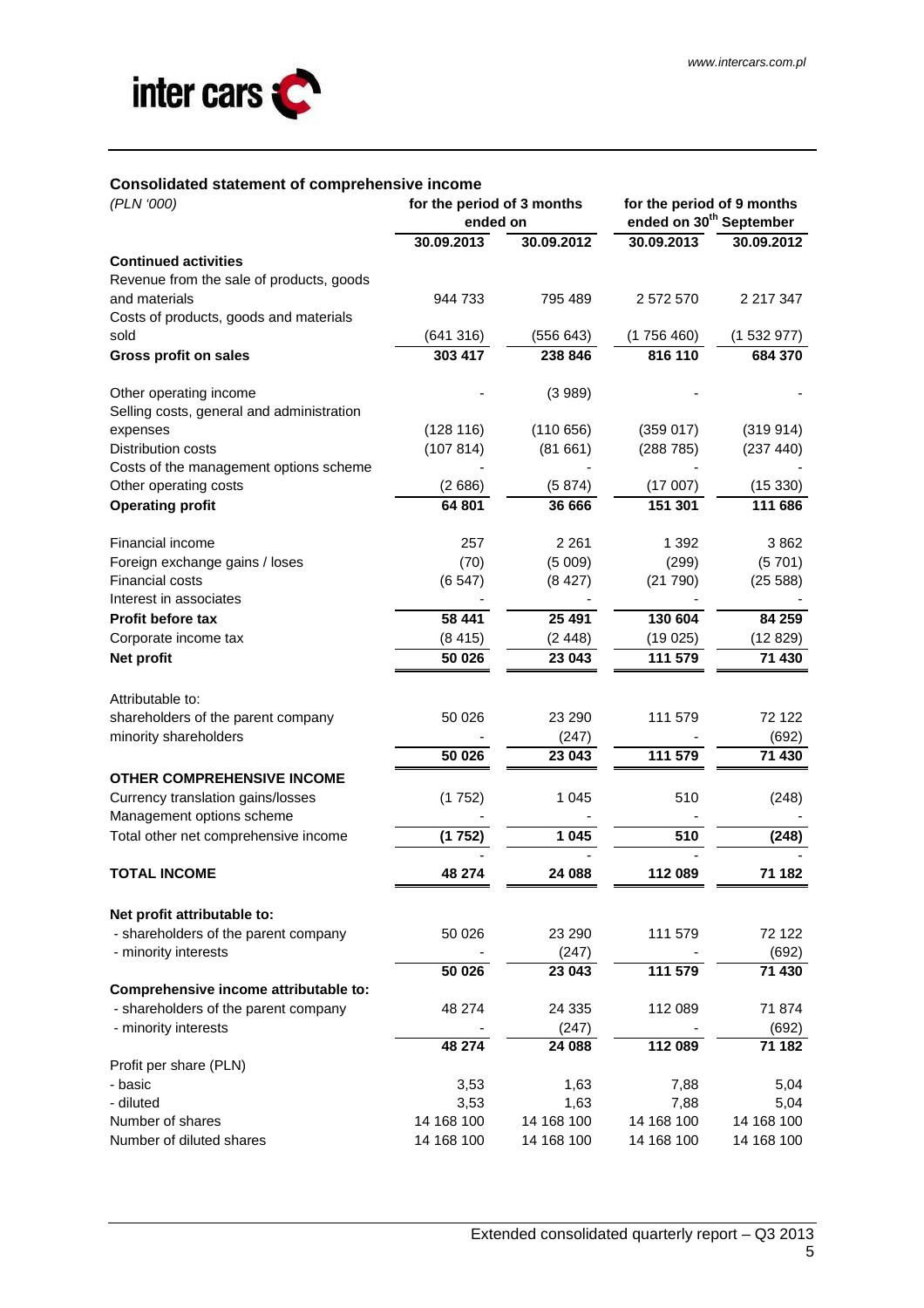

# **Consolidated statement of changes in equity**

#### **For the period from 1st January 2012 to 30th September 2013**

| (PLN '000)                                                                                  | Share capital            | Share<br>premium<br>account | Statutory<br>reserve funds | Foreign<br>exchange<br>gains/losses | Other capital<br>reserves | Retained earnings<br>and current year<br>profit | <b>Equity</b><br>attributable to<br>the<br>shareholders of<br>the parent<br>company | Non-controlling<br>interest | <b>Total equity</b> |
|---------------------------------------------------------------------------------------------|--------------------------|-----------------------------|----------------------------|-------------------------------------|---------------------------|-------------------------------------------------|-------------------------------------------------------------------------------------|-----------------------------|---------------------|
| As at 1 <sup>st</sup> January 2013                                                          | 28 336                   | 259 530                     | 373 750                    | (2400)                              | 5935                      | 92 096                                          | 757 247                                                                             |                             | 757 247             |
| <b>Statement of comprehensive income</b><br>Profit for period<br>Other comprehensive income |                          |                             |                            |                                     | $\overline{\phantom{a}}$  | 111 579                                         | 111 579                                                                             |                             | 111 579             |
| Foreign exchange gains/losses                                                               | $\overline{\phantom{a}}$ | $\,$ $\,$                   | $\blacksquare$             | 510                                 | $\overline{\phantom{a}}$  |                                                 | 510                                                                                 |                             | 510                 |
| Total comprehensive income                                                                  |                          |                             |                            | 510                                 |                           | 111 579                                         | 112 089                                                                             |                             | 112 089             |
| <b>Transactions with shareholders</b>                                                       |                          |                             |                            |                                     |                           |                                                 |                                                                                     |                             |                     |
| Distribution of retained earnings -<br>transfer to statutory reserve funds                  |                          | $\sim$                      | 72 501                     | $\blacksquare$                      | $\overline{\phantom{a}}$  | (72501)                                         |                                                                                     |                             |                     |
| As at 30 <sup>th</sup> September 2013                                                       | 28 336                   | 259 530                     | 446 251                    | (1890)                              | 5935                      | 131 174                                         | 869 336                                                                             |                             | 869 336             |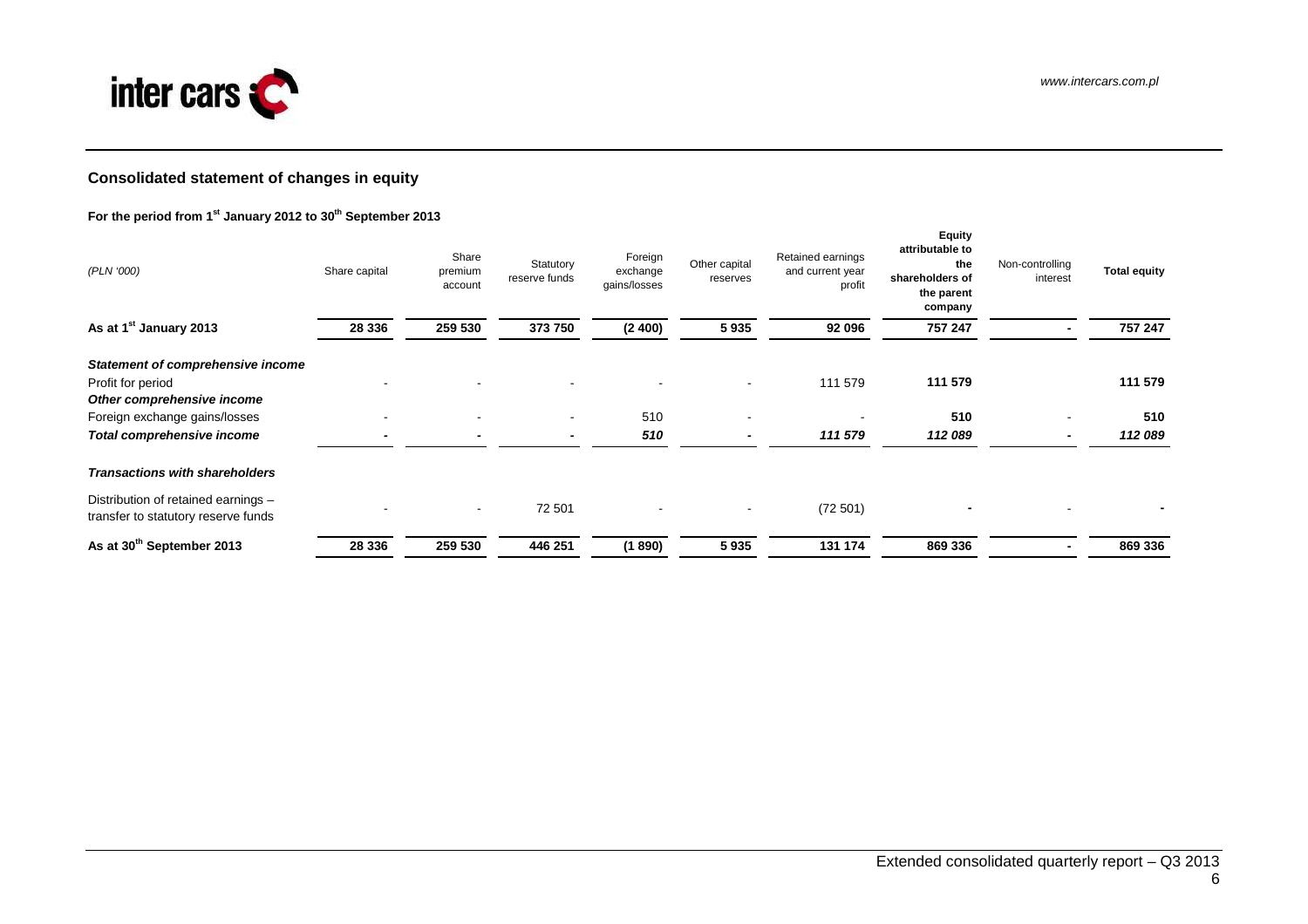

# **for the period from 1st January 20012 to 30th September 2012**

| (PLN '000)                                                                                  | Share capital | Share<br>premium<br>account | Statutory<br>reserve funds | Foreign<br>exchange<br>gains/losses | Other capital<br>reserves | Retained earnings<br>and current year<br>profit | <b>Equity</b><br>attributable to<br>the<br>shareholders of<br>the parent<br>company | Non-controlling<br>interest | <b>Total equity</b> |
|---------------------------------------------------------------------------------------------|---------------|-----------------------------|----------------------------|-------------------------------------|---------------------------|-------------------------------------------------|-------------------------------------------------------------------------------------|-----------------------------|---------------------|
| As at 1 <sup>st</sup> January 2012                                                          | 28 336        | 259 530                     | 258 686                    | (838)                               | 5935                      | 117 155                                         | 668 804                                                                             | (3853)                      | 664 951             |
| <b>Statement of comprehensive income</b><br>Profit for period<br>Other comprehensive income |               |                             |                            |                                     |                           | 72 122                                          | 72 122                                                                              | (692)                       | 71 430              |
| Foreign exchange gains/losses                                                               |               |                             | $\blacksquare$             | (248)                               |                           |                                                 | (248)                                                                               |                             | (248)               |
| <b>Total net income</b>                                                                     |               | -                           | $\overline{\phantom{a}}$   | (248)                               |                           | 72 122                                          | 71874                                                                               | (692)                       | 71 182              |
| <b>Transactions with shareholders</b><br>Distribution of retained earnings -<br>dividend    |               |                             |                            |                                     |                           | (4 250)                                         | (4250)                                                                              | $\sim$                      | (4250)              |
| Distribution of retained earnings -<br>transfer to statutory reserve funds                  |               |                             | 101 558                    |                                     | $\blacksquare$            | (101558)                                        |                                                                                     |                             |                     |
| As at 30 <sup>th</sup> September 2012                                                       | 28 336        | 259 530                     | 360 244                    | (1086)                              | 5935                      | 83 469                                          | 736 428                                                                             | (4545)                      | 731 883             |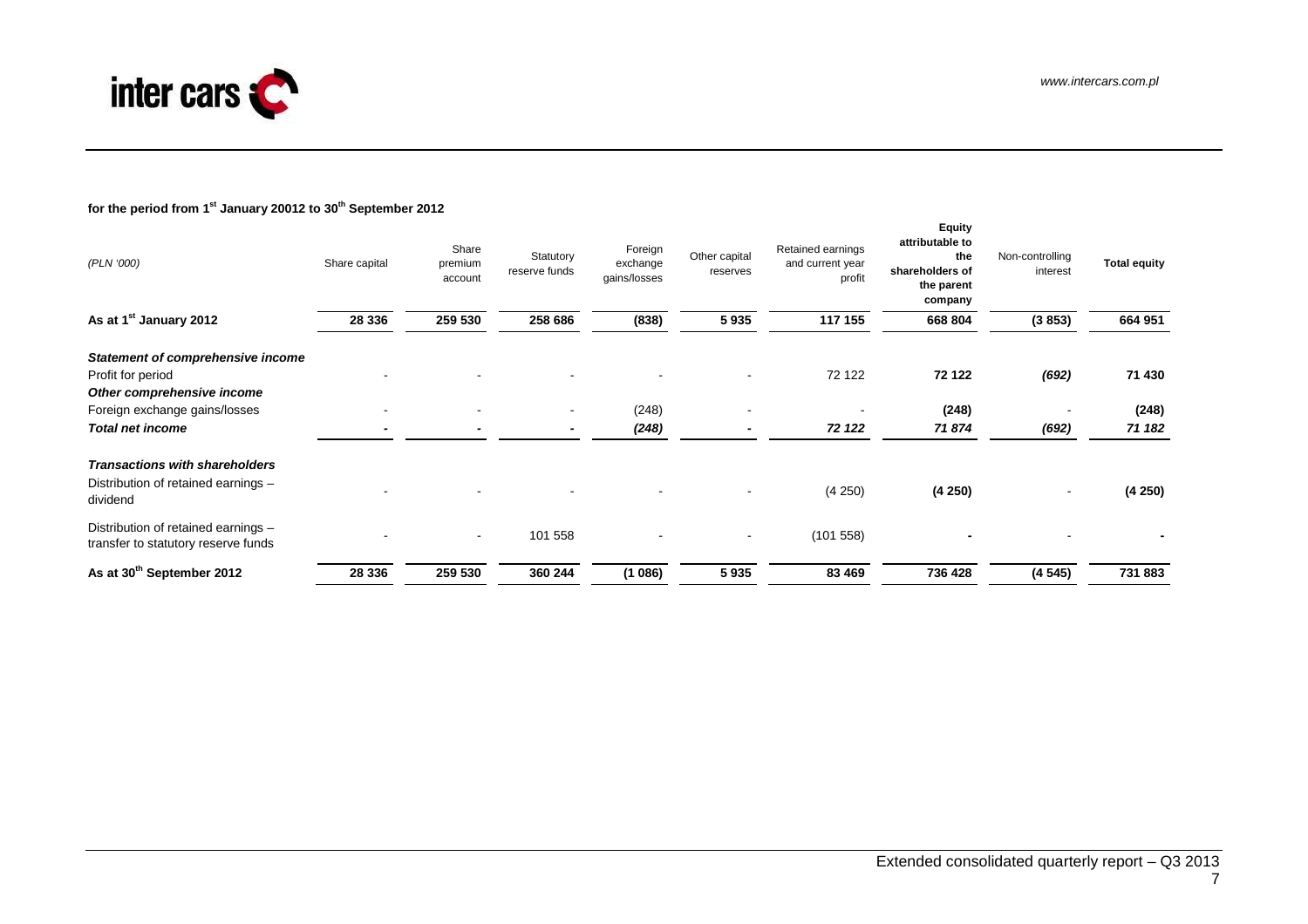

#### **Consolidated statement of cash flows**

| (PLN '000)                                                                                       | 01.01.2013<br>30.09.2013 | 01.01.2012<br>30.09.2012 |
|--------------------------------------------------------------------------------------------------|--------------------------|--------------------------|
| <b>Operating cash flows</b>                                                                      |                          |                          |
| Profit before tax                                                                                | 130 604                  | 84 259                   |
| Adjustments, including:                                                                          |                          |                          |
| Depreciation and amortization                                                                    | 28 902                   | 25 372                   |
| Foreign exchange gains/losses                                                                    | 211                      | (5949)                   |
| (Gain)/loss on the sale of property, plant and equipment                                         | (347)                    | 4 6 9 0                  |
| Net interest                                                                                     | 14 092                   | 21 787                   |
| (Gain)/loss on revaluation of investment property                                                |                          |                          |
| Other adjustments, net                                                                           | 5977                     | (1 000)                  |
| Operating profit before changes in the working capital                                           | 179 439                  | 129 159                  |
| Change in inventories                                                                            | (215 557)                | (38, 400)                |
| Change in receivables                                                                            | (67443)                  | (25 730)                 |
| Change in short-term liabilities                                                                 | 205 905                  | 59 335                   |
| Cash from operating activities                                                                   | 102 344                  | 124 364                  |
| Corporate income tax paid                                                                        | (18891)                  | (22 279)                 |
| Net cash from operating activities                                                               | 83 452                   | 102 084                  |
| <b>Investing cash flows</b><br>Proceeds from the sale of intangible assets, investment property, |                          |                          |
| property, plant and equipment                                                                    | 5683                     | 19 3 68                  |
| Proceeds from the sale of shares                                                                 |                          | 2 2 0 0                  |
| Acquisition of intangible assets, investment property, and property,                             |                          |                          |
| plant and equipment                                                                              | (33 205)                 | (49086)                  |
| Cost of acquisition of shares in other entities                                                  |                          | 208                      |
| Repayment of loans                                                                               | 9 0 1 1                  | 2925                     |
| Loans granted                                                                                    | (6642)                   | (4937)                   |
| Interest received                                                                                | 1 1 9 1                  | 204                      |
| Net cash from investing activities                                                               | (23962)                  | (29118)                  |
| Cash flows from financing activities                                                             |                          |                          |
| (repayments) / proceeds from loans and borrowings                                                | (18 727)                 | (39 160)                 |
| Repayment of finance lease liabilities                                                           | (6 430)                  | (4 270)                  |
| Interest paid                                                                                    | (14855)                  | (22 117)                 |
| Net cash from financing activities                                                               | (40012)                  | (65 547)                 |
|                                                                                                  |                          |                          |
| Change of cash and net cash equivalents at the beginning of period                               | 19 478                   | 7 419                    |
| Cash and cash equivalents at the beginning of the period                                         | 36 948                   | 60 696                   |
| Cash and cash equivalents at the end of the period                                               | 56 426                   | 68 115                   |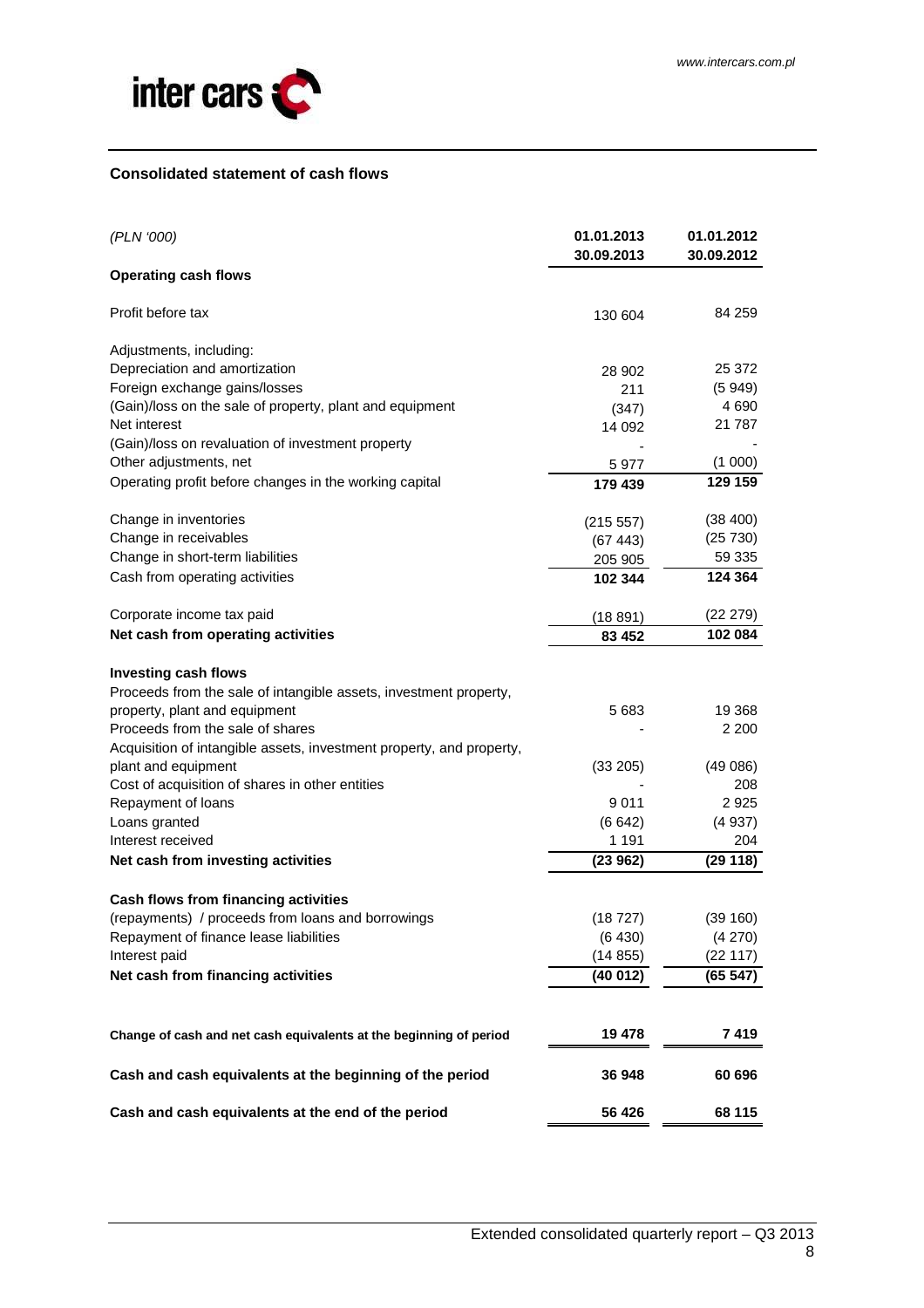

**Explanatory notes to the interim condensed financial statements for the period of 3 months ended on 30th September 2013.** 

#### **I. Information on the Inter Cars Capital Group**

#### **The scope of activity**

The principal activities of Grupa Kapitałowa Inter Cars Spółka Akcyjna (hereinafter referred to as "the Group," "the Inter Cars Capital Group," the Inter Cars Group") are import and distribution of spare parts for passenger cars and utility vehicles.

#### **Registered seat – the parent entity**

Inter Cars S.A. ul. Powsińska 64 02-903 Warszawa Poland

Central Warehouse: ul. Gdańska 15 05-152 Czosnów k/Warszawy

#### **Contact details**

tel. (+48-22) 714 19 16 fax. (+49-22) 714 19 18 bzarzadu@intercars.eu relacje.inwestorskie@intercars.eu www.intercars.com.pl

# **Supervisory Board**

Andrzej Oliszewski, President Piotr Płoszajski Maciej Oleksowicz Michał Marczak Jacek Klimczak

# **Management Board**

Robert Kierzek, President Krzysztof Soszyński, Vice-President Krzysztof Oleksowicz Wojciech Milewski Witod Kmieciak

#### **Statutory Auditor**

KPMG Audyt Spółka z ograniczoną odpowiedzialnością sp. k. ul. Chłodna 51 00-867 Warszawa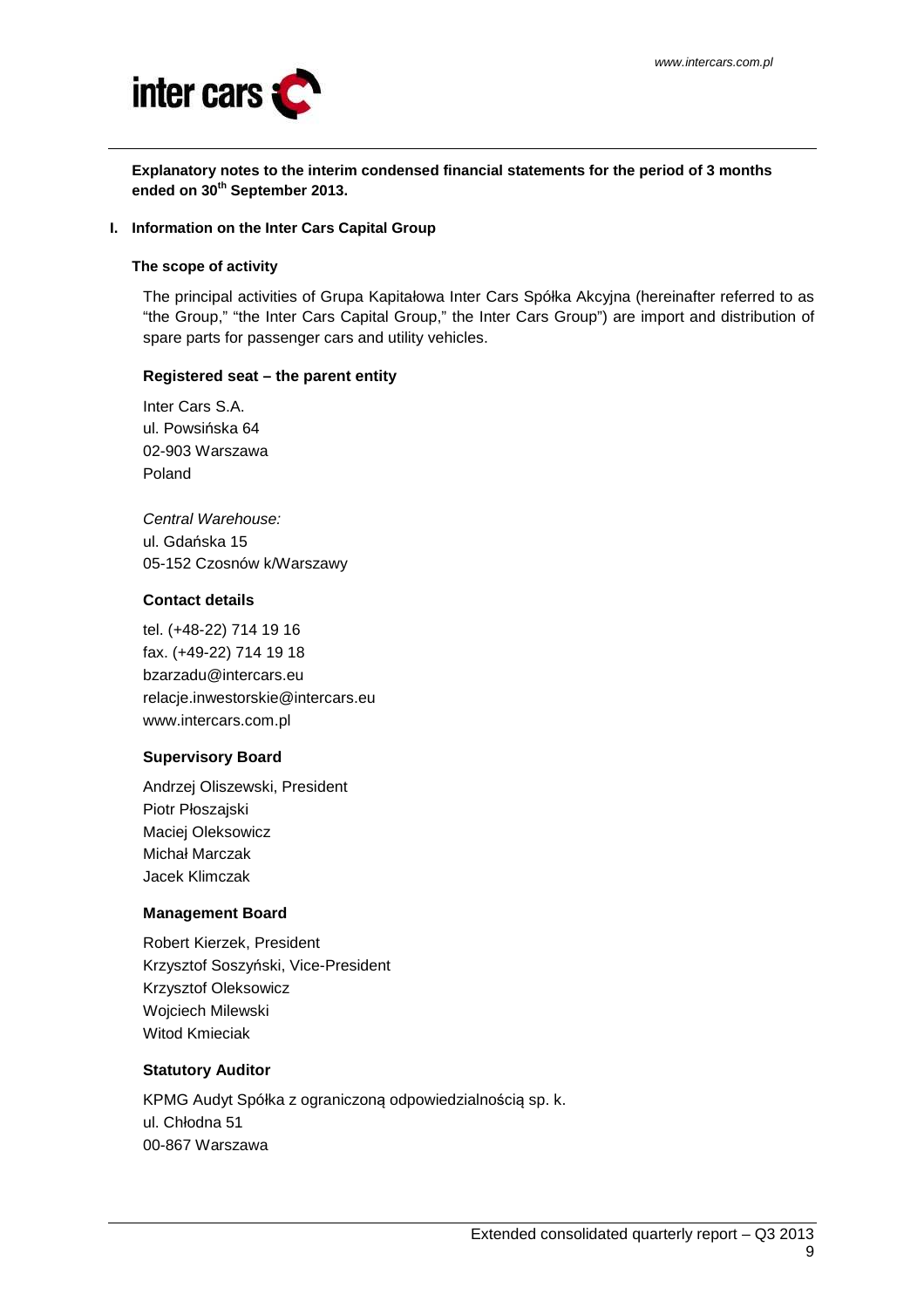

#### **II. Composition of the Capital Group**

The parent company, Inter Cars S.A. ("the Company") is registered in Poland. The interim consolidated financial statements for the period ended on 31<sup>st</sup> March 2013 contain information about the company, its subsidiaries referred to as the Inter Cars Capital Group ("the Group"), and about the Group's share in related entities.

The consolidated financial statements of the Inter Cars Capital Group for the period ended on 31<sup>st</sup> December 2012 are available at www.intercars.com.pl.

As at 30<sup>th</sup> September 2013, the following entities comprised the Inter Cars Capital Group: Inter Cars S.A. as the parent entity, and 23 other entities, including:

22 subsidiaries of Inter Cars S.A.

1 indirect subsidiary of Inter Cars S.A.

The Group also holds shares in a related entity.

|                            |                    |                           |               | % of the Group's share in the share |            |            |  |
|----------------------------|--------------------|---------------------------|---------------|-------------------------------------|------------|------------|--|
| Name of entity             | Registered         | Objects                   | Consolidation | capital                             |            |            |  |
|                            | seat               |                           | method        | 30.09.2013                          | 31.12.2012 | 30.09.2012 |  |
| <b>Parent Company</b>      |                    |                           |               |                                     |            |            |  |
|                            |                    | Import and distribution   |               |                                     |            |            |  |
| Inter Cars S.A.            | Warsaw             | of spare parts for        | <b>Not</b>    | Not                                 | Not        | Not        |  |
|                            |                    | passenger cars and        | applicable    | applicable                          | applicable | applicable |  |
|                            |                    | utility vehicles          |               |                                     |            |            |  |
| <b>Direct subsidiaries</b> |                    |                           |               |                                     |            |            |  |
|                            | Ukraine,           | Distribution of spare     |               |                                     |            |            |  |
| Inter Cars Ukraine         | Khmelnitsky        | parts for passenger       | full          | 100%                                | 100%       | 70%        |  |
|                            |                    | cars and utility vehicles |               |                                     |            |            |  |
|                            |                    | Advisory services,        |               |                                     |            |            |  |
|                            |                    | organization of           |               |                                     |            |            |  |
| Q-service Sp. z o.o.       | Cząstków           | trainings and seminars    | full          | 100%                                | 100%       | 100%       |  |
|                            | Mazowiecki         | related to automotive     |               |                                     |            |            |  |
|                            |                    | services and the          |               |                                     |            |            |  |
|                            |                    | automotive market         |               |                                     |            |            |  |
| Lauber Sp. z o.o.          | Słupsk             | Recovery of car parts     | full          | 100%                                | 100%       | 100%       |  |
| Inter Cars Česká           | Czech              | Distribution of spare     |               |                                     |            |            |  |
| republika s.r.o.           | Republic,          | parts for passenger       | full          | 100%                                | 100%       | 100%       |  |
|                            | Prague             | cars and utility vehicles |               |                                     |            |            |  |
|                            |                    | Manufacture of motor      |               |                                     |            |            |  |
| Feber Sp. z o.o.           | Warsaw             | vehicles, trailers and    | full          | 100%                                | 100%       | 100%       |  |
|                            |                    | semi-trailers             |               |                                     |            |            |  |
| IC Development &           | Warsaw             | Real estate               | full          | 100%                                | 100%       | 100%       |  |
| Finance Sp. z o.o          |                    | development and lease     |               |                                     |            |            |  |
|                            |                    | Distribution of spare     |               |                                     |            |            |  |
| Armatus sp. z o.o.         | Warsaw             | parts for passenger       | full          | 100%                                | 100%       | 100%       |  |
|                            |                    | cars and utility vehicles |               |                                     |            |            |  |
| Inter Cars Slovenská       | Slovakia,          | Distribution of spare     |               |                                     |            |            |  |
| republika s.r.o.           | <b>Bratislava</b>  | parts for passenger       | full          | 100%                                | 100%       | 100%       |  |
|                            |                    | cars and utility vehicles |               |                                     |            |            |  |
|                            | Lithuania,         | Distribution of spare     |               |                                     |            |            |  |
| Inter Cars Lietuva UAB     | Vilnus             | parts for passenger       | full          | 100%                                | 100%       | 100%       |  |
|                            |                    | cars and utility vehicles |               |                                     |            |            |  |
|                            | Czech<br>Republic, | The Company does not      |               |                                     |            |            |  |
| JC Auto s.r.o.             | Karvina-           | carry out operating       | full          | 100%                                | 100%       | 100%       |  |
|                            | Darkom             | activities                |               |                                     |            |            |  |
|                            |                    | Distribution of spare     |               |                                     |            |            |  |
| JC Auto S.A.               | Belgium,           | parts for passenger       | full          | 100%                                | 100%       | 100%       |  |
|                            | BrainL'Allued      | cars and utility vehicles |               |                                     |            |            |  |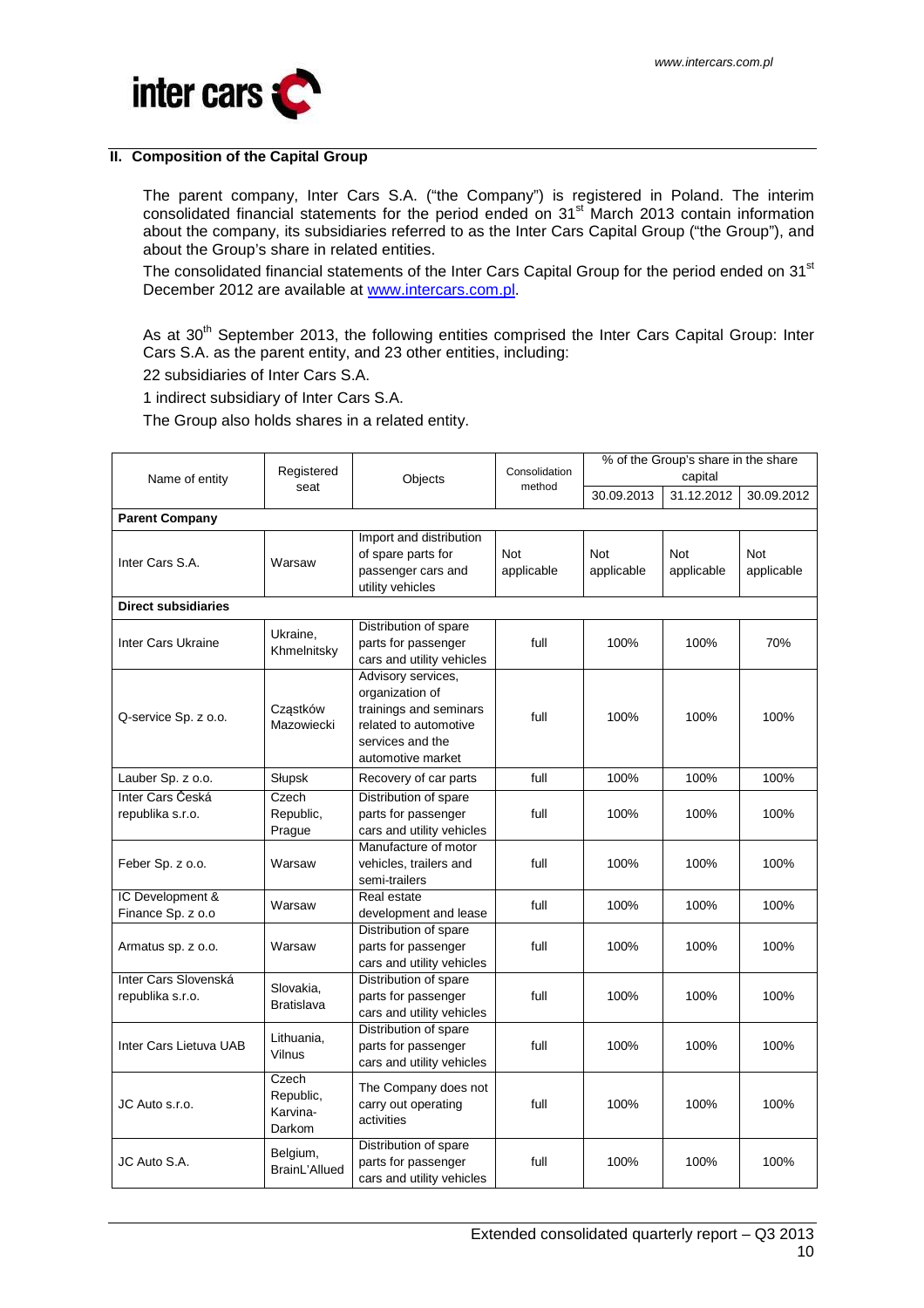

| Name of entity                  | Registered      | Objects                   | Consolidation | % of the Group's share in the share<br>capital |            |                |  |
|---------------------------------|-----------------|---------------------------|---------------|------------------------------------------------|------------|----------------|--|
| seat                            |                 |                           | method        | 30.09.2013                                     | 31.12.2012 | 30.09.2012     |  |
|                                 |                 | Distribution of spare     |               |                                                |            |                |  |
| Inter Cars Hungária Kft         | Hungary,        | parts for passenger       | full          | 100%                                           | 100%       | 100%           |  |
|                                 | <b>Budapest</b> | cars and utility vehicles |               |                                                |            |                |  |
|                                 |                 | Distribution of spare     |               |                                                |            |                |  |
| JC Auto s.r.l.                  | Italy, Milan    | parts for passenger       | full          | 100%                                           | 100%       | 100%           |  |
|                                 |                 | cars and utility vehicles |               |                                                |            |                |  |
|                                 |                 | Distribution of spare     |               |                                                |            |                |  |
| Inter Cars d.o.o.               | Croatia,        | parts for passenger       | full          | 100%                                           | 100%       | 100%           |  |
|                                 | Zagreb          | cars and utility vehicles |               |                                                |            |                |  |
|                                 |                 | Distribution of spare     |               |                                                |            |                |  |
| Inter Cars Romania s.r.l.       | Romania,        | parts for passenger       | full          | 100%                                           | 100%       | 100%           |  |
|                                 | Cluj-Napoca     | cars and utility vehicles |               |                                                |            |                |  |
| Inter Cars Cyprus               | Cyprus,         | Distribution of spare     |               |                                                |            |                |  |
| Limited                         | Nicosia         | parts for passenger       | full          | 100%                                           | 100%       | 100%           |  |
|                                 |                 | cars and utility vehicles |               |                                                |            |                |  |
|                                 |                 | Distribution of spare     |               |                                                |            |                |  |
| Inter Cars Latvija SIA          | Latvia, Riga    | parts for passenger       | full          | 100%                                           | 100%       | 100%           |  |
|                                 |                 | cars and utility vehicles |               |                                                |            |                |  |
| Cleverlog-Autoteile<br>Germany, |                 | Distribution of spare     |               |                                                |            |                |  |
| GmbH                            | <b>Berlin</b>   | parts for passenger       | full          | 100%                                           | 100%       | 100%           |  |
|                                 |                 | cars and utility vehicles |               |                                                |            |                |  |
|                                 |                 |                           |               | 100%                                           | 100%       |                |  |
|                                 | Bulgaria,       | Distribution of spare     | full          |                                                |            | 100%           |  |
| Inter Cars Bulgaria Ltd.        | Sofia           | parts for passenger       |               |                                                |            |                |  |
|                                 |                 | cars and utility vehicles |               |                                                |            |                |  |
|                                 |                 | Advertising, market       |               |                                                |            |                |  |
| Inter Cars Marketing            |                 | and public opinion        |               |                                                |            |                |  |
| Services Sp. z o.o.             | Warsaw          | research, management      | full          | 100%                                           | 100%       | 100%           |  |
|                                 |                 | of trademarks             |               |                                                |            |                |  |
| ILS Sp. z o.o.                  | Nadarzyn        | Logistics services        | full          | 100%                                           | 100%       | $\overline{a}$ |  |
| Inter Cars Malta Holding        | Malta           |                           |               |                                                |            |                |  |
| Limited                         |                 | Assets management         | full          | 100%                                           |            |                |  |
| <b>Indirect subsidiaries</b>    |                 |                           |               |                                                |            |                |  |
|                                 |                 | Sale of spare parts and   |               |                                                |            |                |  |
|                                 |                 | advisory services         |               |                                                |            |                |  |
| Inter Cars Malta Limited        | Malta           | related to automotive     | full          | 100%                                           |            |                |  |
|                                 |                 | services and the          |               |                                                |            |                |  |
|                                 |                 | automotive market         |               |                                                |            |                |  |
| <b>Assiociated entities</b>     |                 |                           |               |                                                |            |                |  |
| <b>SMIOC FRENOPLAST</b>         | Szczytno        | Manufacture of friction   | equity        | 49%                                            | 49%        | 49%            |  |
| Bułhak i Cieślawski S.A.        |                 | linings and materials     | method        |                                                |            |                |  |

# **Stock exchange listings**

The shares of Inter Cars S.A., i.e. the parent entity, are listed on the Warsaw Stock Exchange in the continuous trading system.

# **III. Declaration of compliance with IFRS**

The condensed interim consolidated financial statements of the Inter Cars Capital Group were prepared for the period of 9 months ended on 30<sup>th</sup> September 2013.

The condensed interim financial statements covering three quarters of 2013 comply with the requirements of the International Accounting Standard IAS 34 "Interim Financial Reporting" related to interim financial statements.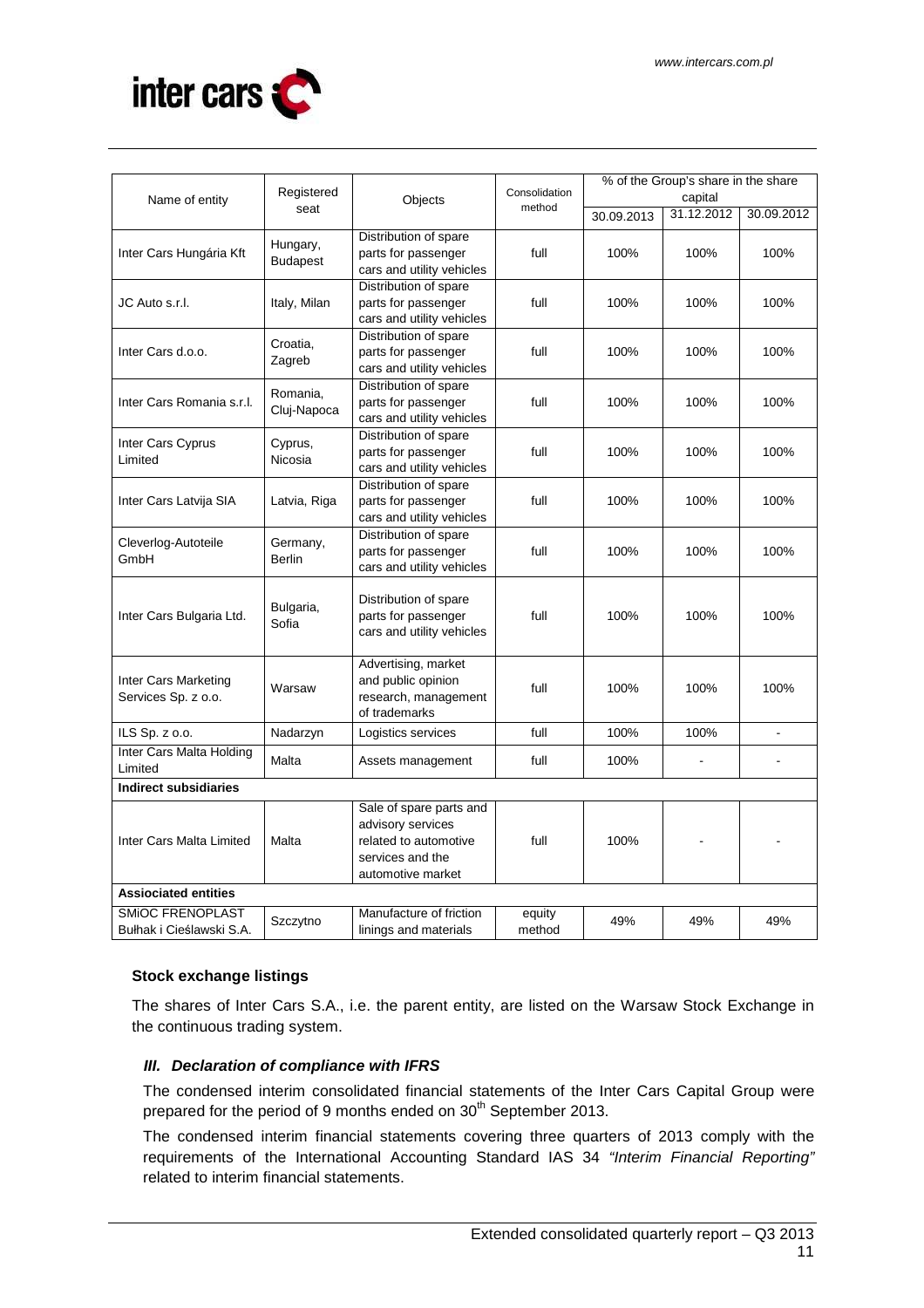

The condensed interim financial statements of the Group are published together with the condensed standalone interim financial statements. The condensed standalone interim financial statements of the Company should be read together with the condensed interim consolidated financial statements of the Group in order to have a comprehensive view of the financial result and the financial situation of the company.

Preparation of financial statements in accordance with IFRS requires application of specific accounting estimates. It also requires form the Management Board to use its own judgement with regard to application of the accounting standards adopted by the Group. The areas a higher degree of judgement or complexity, or areas where assumptions and estimates are significant to the financial statements are presented in note 14.

The condensed interim consolidated financial statements and the condensed interim standalone financial statements were approved for publication by the Management Board on 14 November 2013.

# **IV. Basis for preparing the condensed interim consolidated financial statements**

With the exception of the changes described in "Changes to the accounting principles," these condense interim financial statements were prepared by the Inter Cars Capital Group in accordance with the same accounting standards as those applied by the Group to prepare the consolidated financial statements for the period ended on 31<sup>st</sup> December 2012.

The condensed interim consolidated financial statements were prepared under the assumption that Group will continue as a going concern in the foreseeable future. All values presented in the condensed interim financial statements are quoted in PLN '000, unless otherwise indicated.

#### **V. Changes to the accounting principles**

During the reporting period the Group made no changes to the accounting principles.

#### **VI. Foreign exchange rates applied to calculate the figures for Q3 2013.**

All financial figures presented in the report in EUR were translated according to the following exchange rates:

|                                                       | 2013   | 2012   |
|-------------------------------------------------------|--------|--------|
| Exchange rate as at 30 <sup>th</sup> September        | 4.2163 | 4.1138 |
| Average exchange rate in the period from              |        |        |
| January 1 <sup>st</sup> to 30 <sup>th</sup> September | 4.2231 | 4.1948 |

The selected financial figures presented in EUR thousand were translated as follows:

• the figures resulting from the profit and loss account – the average exchange rate constituting the arithmetic mean of the exchange rates announced by President of the National Bank of Poland on the last day of each month of a given period;

• the figures resulting from the balance sheet  $-$  the exchange rate as at 30<sup>th</sup> September constituting the average EUR exchange rate announced on  $30<sup>th</sup>$  September by the President of the National Bank of Poland;

• for translating the value of the share capital – the average EUR exchange rates applicable on the day on which an increase in the share capital was registered.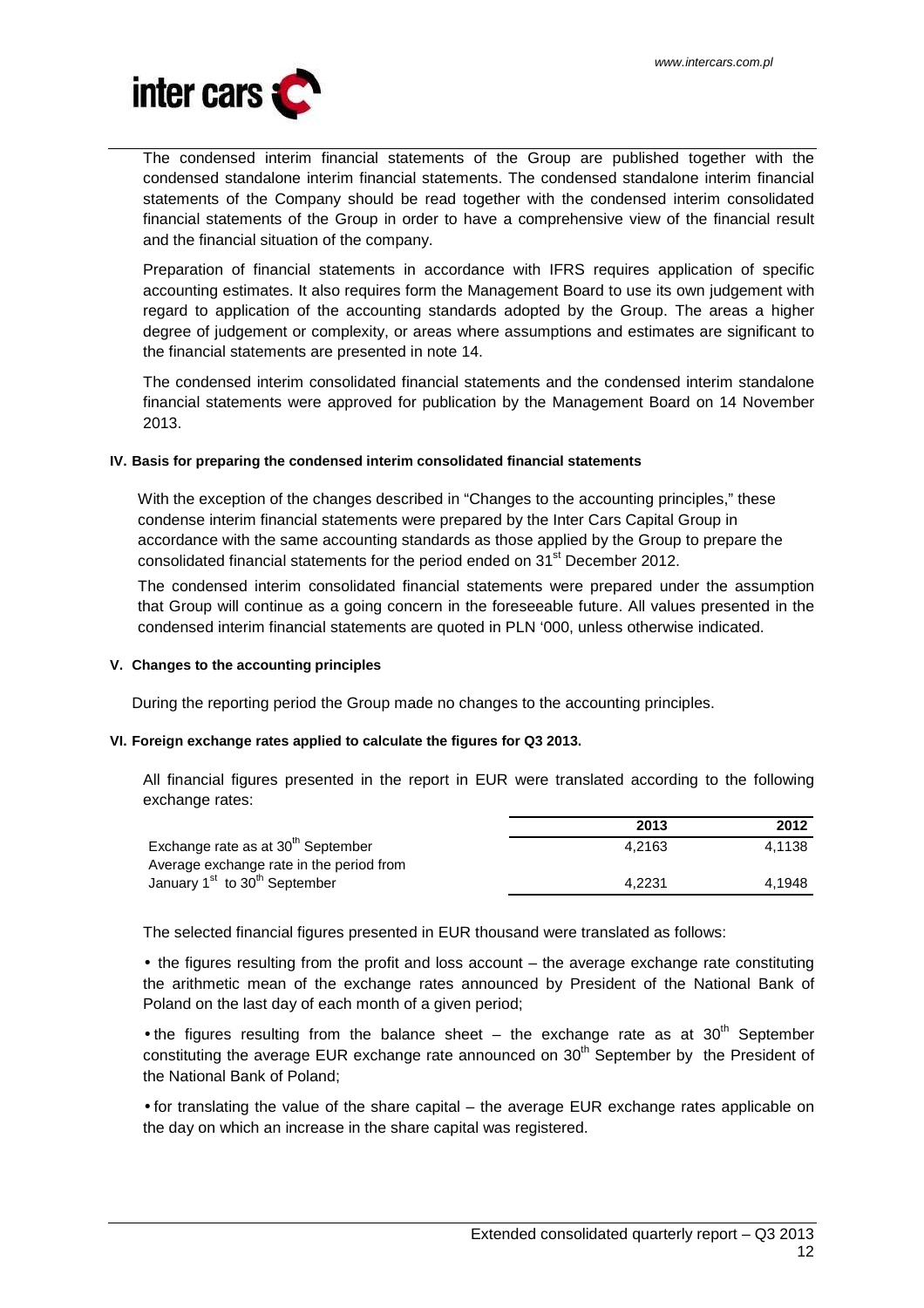

# **REPORT ON THE ACTIVITIES OF THE INTER CARS CAPITAL GROUP**





**1. Summary of activities and consolidated and standalone financial results for Q3 2013** 

**Summary of financial results of the Inter Cars Group** 

- In Q3 2013, the Group recorded an **18.8% growth in consolidated sales revenues**  compared to the same period of 2012.
	- Export sales understood as sales by the overseas distribution companies, and direct sales by Inter Cars S.A. to foreign clients (mainly to Eastern European markets) increased by nearly **22%** compared to the analogous period in 2012.
- The revenues of Inter Cars at home accounted for app. 65% of the total revenues of the Capital Group (taking into account consolidation exclusions). The overseas companies account for 25.6% of the Group's distribution activity. The Polish market remains the basic sales market for the Capital Group.
- The consolidated margin on the sale of goods increased from **30.9%** to **31.7%**, i.e. **0.8**  percentage points. The Management Board expects to keep the margin at this level over the coming quarters.
- The costs of sales and administration increased by 15.8% compared to the same period of 2012, with sales revenues 18.8% higher, and the ratio of sales costs to revenues remained on a similar level as in the preceding quarters of 2012.
- The consolidated gross sales profit for 9 months of 2013 was **55.0%** higher than in the analogous period of the previous year.
- The consolidated net profit increased by **56.2%** compared to the same period of 2012.
- In Q3 the effective tax rate was 14.4% and was equal to the anticipated tax rate for 2013.

**Revenues increased in all geographical markets.** The Company has been consistently expanding its business in Central and Eastern Europe. This market displays a large potential of growth and a net profitability higher than the domestic market. The highest sales dynamics after 3 quarters of 2013 – compared to the same period of the previous year – (after translation to PLN and consolidation exclusions) was recorded by companies in the following countries: Bulgaria (296%), Latvia (100%), Romania (45%), Croatia (28%), and Lithuania (27%). It should be noted that among companies having the biggest impact on the Group's revenues are Slovakia (9%) and Czech Republic (12%).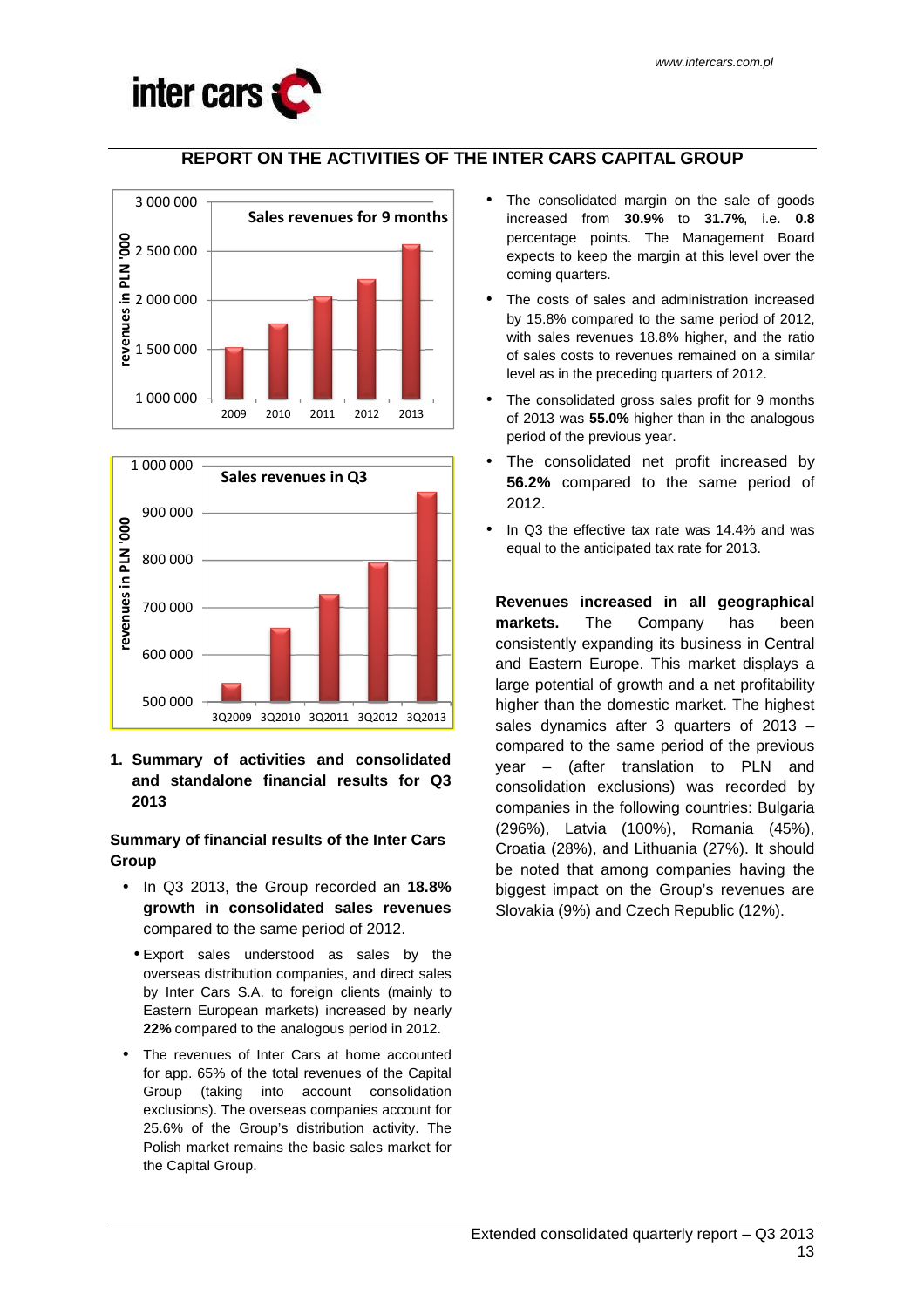

# **The underlying financial data of the Inter Cars S.A. Group in the Q3 2013 were as follows:**

|                                                | for the period of 9 months          |            | for the period of 9 months          |            |  |
|------------------------------------------------|-------------------------------------|------------|-------------------------------------|------------|--|
|                                                | ended on 30 <sup>th</sup> September |            | ended on 30 <sup>th</sup> September |            |  |
|                                                | 2013                                | 2012       | 2013                                | 2012       |  |
| (1000)                                         | pln                                 | pln        | Euro                                | Euro       |  |
| Profit and loss account (for the period)       |                                     |            |                                     |            |  |
| Sales revenues                                 | 2 572 570                           | 669 949    | 609 166                             | 160 467    |  |
| Gross profit (loss) on sales                   | 816 110                             | 210 057    | 193 249                             | 50 313     |  |
| Net financial revenues/costs                   | (20697)                             | (7958)     | (4901)                              | (1906)     |  |
| Operating profit (loss)                        | 130 604                             | 37 741     | 30 926                              | 9 0 4 0    |  |
| Net profit (loss)                              | 111 579                             | 24 151     | 26 4 21                             | 5785       |  |
| <b>Other financial data</b>                    |                                     |            |                                     |            |  |
| Operating cash flows                           | 83 452                              | 102 084    | 19761                               | 24 336     |  |
| Investing cash flows                           | (23962)                             | (29118)    | (5674)                              | (6941)     |  |
| Financing cash flows                           | (40012)                             | (65547)    | (9475)                              | (15626)    |  |
| Basic profit per share                         | 7,88                                | 5,04       | 1,86                                | 1,20       |  |
| Sales margin                                   | 31,7%                               | 30,9%      |                                     |            |  |
| <b>EBITDA</b> margin                           | 7,0%                                | 6,2%       |                                     |            |  |
| <b>Balance sheet (as at)</b>                   | 30.09.2013                          | 31.12.2012 | 30.09.2013                          | 31.12.2012 |  |
| Cash and cash equivalents                      | 56 4 26                             | 36 948     | 13 3 8 3                            | 9 0 38     |  |
| Balance sheet total                            | 1856053                             | 1 548 391  | 440 209                             | 378 746    |  |
| Borrowings and finance lease                   | 482 179                             | 495 383    | 114 361                             | 121 174    |  |
| Equity attributable to the shareholders of the |                                     |            |                                     |            |  |
| parent entity                                  | 869 336                             | 757 247    | 206 185                             | 185 227    |  |
| Non-controlling interest                       |                                     |            |                                     |            |  |

# **Overview of the financial results of the parent company – Inter Cars**

The underlying financial data of Inter Cars S.A. were as follows:

|                                                 | for the period of 9 months          |            | for the period of 9 months          |            |  |
|-------------------------------------------------|-------------------------------------|------------|-------------------------------------|------------|--|
|                                                 | ended on 30 <sup>th</sup> September |            | ended on 30 <sup>th</sup> September |            |  |
|                                                 | 2013                                | 2012       | 2013                                | 2012       |  |
| (1000)                                          | pln                                 | pln        | euro                                | euro       |  |
| <b>Profit and loss account</b> (for the period) |                                     |            |                                     |            |  |
| Sales revenues                                  | 2 2 3 9 1 2                         | 1 909 479  | 528 974                             | 455 201    |  |
| Gross profit (loss) on sales                    | 607 894                             | 153 963    | 143 945                             | 120 595    |  |
| License fees                                    | (34 425)                            | (13086)    | (8152)                              | (3 120)    |  |
| Net financial revenues / costs                  | 5692                                | (5023)     | 1 3 4 8                             | (1197)     |  |
| Operating profit (loss)                         | 81 007                              | 78 732     | 19 182                              | 18769      |  |
| Net profit (loss)                               | 73 439                              | 63 249     | 17 390                              | 15 078     |  |
| Other financial data                            |                                     |            |                                     |            |  |
| Operating cash flows                            | 62794                               | 100 960    | 14 8 69                             | 24 542     |  |
| Investing cash flows                            | (14225)                             | (21024)    | (3368)                              | (5111)     |  |
| Financing cash flows                            | (38 474)                            | (74507)    | (9110)                              | (18111)    |  |
| Basic profit per share                          | 5,18                                | 4,46       | 1,23                                | 1,09       |  |
| Sales margin                                    | 27,2%                               | 26,5%      |                                     |            |  |
| <b>EBITDA</b> margin                            | 4,3%                                | 5,1%       |                                     |            |  |
| Balance sheet (as at)                           | 30.09.2013                          | 31.12.2012 | 30.09.2013                          | 31.12.2012 |  |
| Cash and cash equivalents                       | 22 8 85                             | 12790      | 5428                                | 3 1 2 9    |  |
| Balance sheet total                             | 1780406                             | 1484993    | 422 267                             | 363 239    |  |
| Loans, borrowings and finance lease             | 466 399                             | 480 660    | 110 618                             | 117 573    |  |
| Equity                                          | 772 261                             | 698 822    | 183 161                             | 170 936    |  |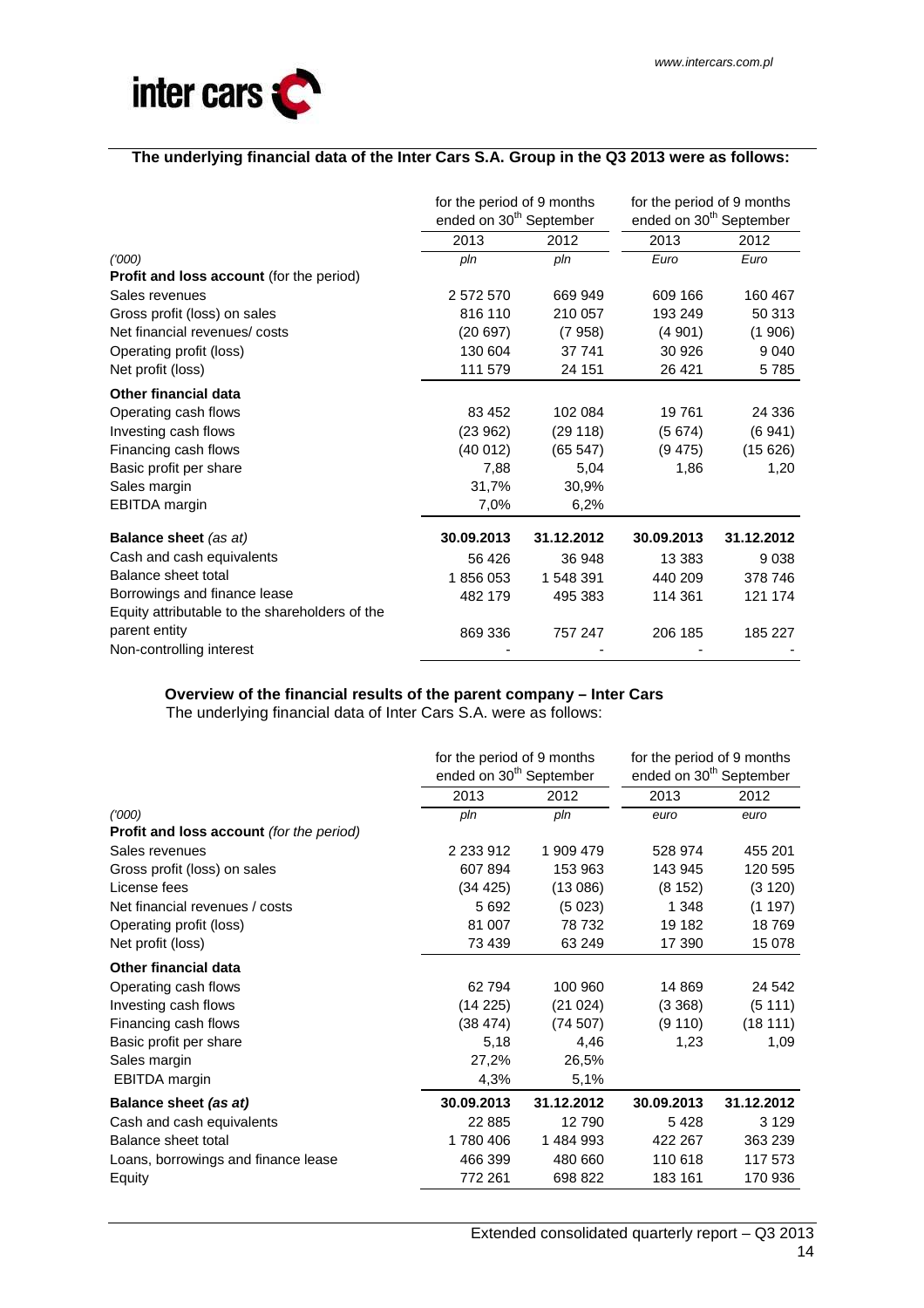

**The sales revenues** in Q3 2013 were **23.6%** higher than in the same period of last year.

**The gross sales profit** was **26.8%** higher than in the same period of 2012. **The sales margin** in Q3 2013 increased to 27.4% from 26.8% in the same period of 2012. The Company continues to record increases in the passenger car and garage equipment market, which, due to their significant share in the total sales revenue (the aforementioned market account for 76% of total turnover) shall be critical for the achievement of good results in the coming periods.

**Distribution service costs** – the share of the branch managing entity in the margin. The sales margin generated by a branch is divided between the branch and Inter Cars in the 50/50 ratio. The branch system is based on the assumption of entrusting management of a distribution point (branch) to external entities. Sales are made on behalf of Inter Cars.

**Financial revenues and costs** include primarily costs and revenues due to interest on credits. In Q3 2013, the Company incurred PLN 6,083 thousand of these costs.

Liabilities resulting from credits, loans, debt securities and finance lease as at 30<sup>th</sup> September 2013 amounted to PLN 466,399 thousand.

**2. Factors and events of a non-recurring nature having a material bearing on the financial result, and a description of the Company's material achievements and failures along with a list of related key events.** 

# **The major events affecting the current and future business activity of the Inter Cars Group:**

- Consolidated EBITDA for the period of 12 months cumulatively for the period ended on 30<sup>th</sup> September 2013 was PLN 228,996 thousand (cumulatively, as operating profit plus depreciation) and was higher by PLN 45,129 thousand than in 2012.
- The net debt /EBITDA ratio was 1.86 compared to 2.09 as at  $30<sup>th</sup>$  September 2012.
- In July 2013, sales revenues achieved a record high of PLN 289.4 m (the highest monthly sales ever generated by Inter Cars S.A.

# **3. Material judgements and estimates**

The preparation of the condensed consolidated interim financial statements in conformity with the EU IFRS requires the Company's Management Board to use judgments and estimates that affect the application of accounting principles and reported amounts of assets and liabilities, income and expenses. The judgments and estimates are reviewed on an ongoing basis. Revisions to estimates are recognized in the period in which the estimate is revised. Information on particularly significant areas that are subject to judgment and estimates and that affect the interim financial statements did not change from the information presented in the annual financial statements as at 31<sup>st</sup> December 2012.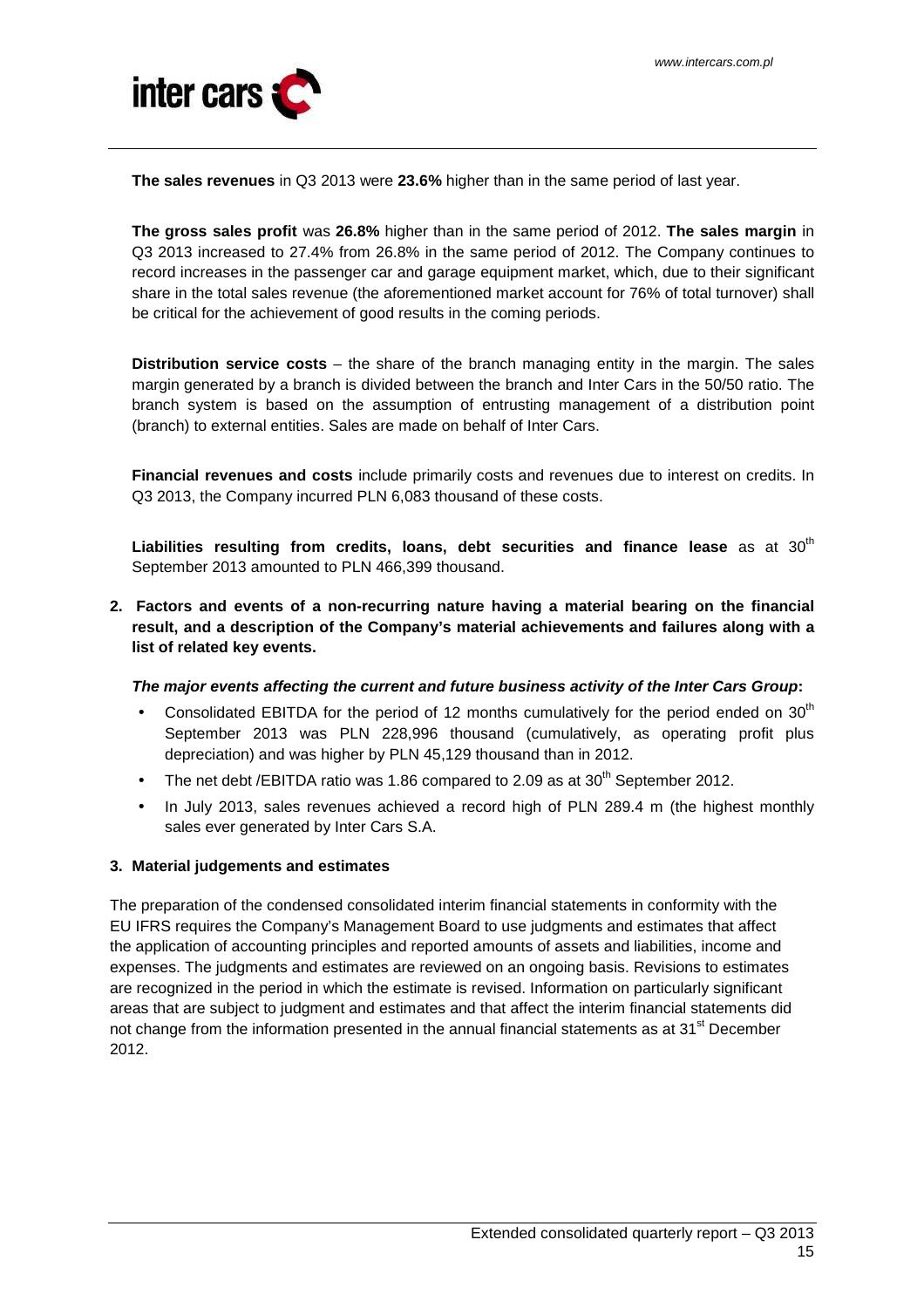

#### **4. Seasonality**

Sales revenues display a slight degree of seasonality, with Q3 usually constituting app. 36% of the annual sales revenues.

#### **5. Information on business segments**

The Inter Cars Group's structure has been shaped by the strategy of geographical expansion adopted for distribution of spare parts (Inter Cars Ukraine, Inter Cars Ceska Republika, Inter Cars Slovenska epublika, Inter Cars Lietuva, JC Auto s.r.o., Inter Cars Hungaria Kft, Inter Cars d.o.o., JC Auto s.r.l., JC Auto S.A. and Inter Cars Romania s.r.l., Smartlog-Autoteile GmbH) and development of projects supporting the Group's core business (Lauber Sp. z o.o., Feber Sp. z o.o., Q-Service Sp. z o.o., Armatus Sp. z o.o. and IC Development & Finance Sp. z o.o.), Inter Cars Cyprus Limited and ILS Sp. z o.o., Inter Cars Malta Holding Ltd. The abovementioned entities were consolidated with the full method as at  $30<sup>th</sup>$  September 2013. Financial data of FRENOPLAST was consolidated with the equity method.

The core business of the Inter Cars S.A. Capital Group is the sale of spare parts. In addition, the companies Feber, Lauber, IC Development and ILS Sp. z o.o. are active in other business segments, such as the manufacture of semi-trailers, recovery of spare parts, real estate development and logistics.

The Inter Cars Capital Group applies uniform accounting principles to all segments. Transactions between particular segments are carried out at arm's length. The above-mentioned transactions were eliminated from these condensed consolidated quarterly financial statements.

|                          | Sale of spare<br>parts | <b>Other segments</b> | <b>Eliminations</b> | Total     |
|--------------------------|------------------------|-----------------------|---------------------|-----------|
| External sales           | 2 532 198              | 40 372                |                     | 2 572 570 |
| Inter-segment sales      | 13412                  | 111 991               | (125, 403)          |           |
| <b>Profit before tax</b> | 130 227                | 24 627                | (24 250)            | 130 604   |

**for the period of 9 months ended on 30th September 2012**

| External sales<br>Inter-segment sales<br>Profit before tax | Sale of spare<br>parts<br>2 166 809<br>5 3 0 5<br>71 434 | Other segments<br>50 538<br>17841<br>6 2 2 5 | <b>Eliminations</b><br>(23145)<br>6 600 | Total<br>2 217 347<br>84 259 |
|------------------------------------------------------------|----------------------------------------------------------|----------------------------------------------|-----------------------------------------|------------------------------|
|                                                            | Assets by operating segments                             |                                              |                                         |                              |
|                                                            | Status as at                                             | Status as at                                 |                                         |                              |
|                                                            | 30.09.2013                                               | 31.12.2012                                   |                                         |                              |
| Sale of spare parts segment                                | 1722425                                                  | 1 381 587                                    |                                         |                              |
| Other segments                                             | 192 775                                                  | 109 477                                      |                                         |                              |
| <b>Eliminations</b>                                        | (59718)                                                  | (57 327)                                     |                                         |                              |
|                                                            | 1855482                                                  | 1 548 391                                    |                                         |                              |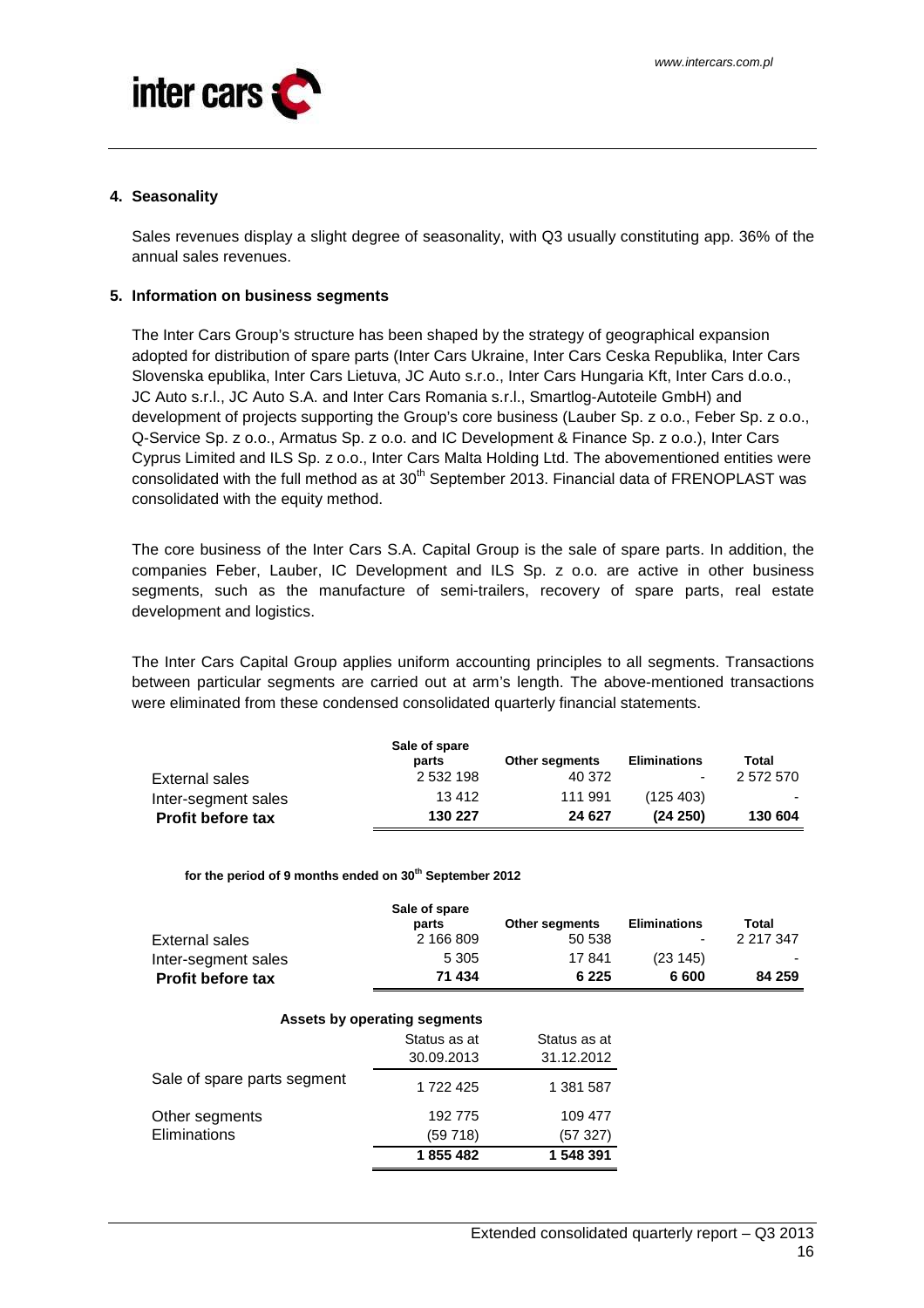

#### **6. Dividend**

In the reporting period, no dividend was distributed by Inter Cars S.A.

#### **7. Liabilities due to borrowings and other debt instruments**

#### **The syndicated credit facility agreement**

On July 29<sup>th</sup> 2009, a syndicated credit facility agreement was signed by Inter Cars S.A. (the Borrower) and Feber Sp. z o.o., IC Development & Finance Sp. z o.o., Inter Cars Ceska Republika s.r.o., Inter Cars Slovenska Republika s.r.o. (Co-Borrowers) and the following banks: Bank Polska Kasa Opieki S.A., ABN AMRO Bank (Polska) S.A., ING Bank Śląski S.A., Bank Handlowy w Warszawie S.A. and BRE Bank S.A.

On 22 November 2012, additional annexes to the syndicated credit facility were signed extending the maturity date of the facility in such a way as to allow its short-term portion to be repaid by  $29<sup>th</sup>$ November 2013. The interest rate was agreed as a variable rate depending on WIBOR, EURIBOR and LIBOR rate, increased by bank margins (determined at arm's length) for each individual interest period.

| <b>Bank credits</b> | amount as per<br>the agreement<br>(limit) | carrying amount as per<br>30.09.2013 |                    | maturity date |
|---------------------|-------------------------------------------|--------------------------------------|--------------------|---------------|
|                     | in PLN '000                               | In pln '000                          |                    |               |
| Syndicated credit   | 480 000                                   | 458 671                              | Short-term portion | 29.11.2013    |
|                     |                                           | 458 671                              |                    |               |

The Company did not issue any commercial bonds in the reporting period.

# **8. Contingent liabilities and sureties**

Contingent liabilities, granted security and unrecognized liabilities did not change materially from those described in the financial statements as at 31 December 2012.

Sureties issued by Inter Cars S.A. as at 30<sup>th</sup> September 2013:

| (pln '000)                   |               |             | Status as at |  |  |
|------------------------------|---------------|-------------|--------------|--|--|
| To                           | Valid until   | 30.039.2013 | 31.12.2012   |  |  |
| Inter Cars Hungaria Kft.     | 2016-01-31    | 2 3 3 2     | 2 2 8 9      |  |  |
| Lauber Sp. z o.o.            | 2014-01-13    | 197         | 197          |  |  |
| Feber Sp. z o.o.             | Until revoked | 928         | 899          |  |  |
| Inter Cars Ukraina           | 2013-12-27    | 211         | 204          |  |  |
| Q-Service Sp. z o.o.         | 2012-12-31    |             | 1 2 2 6      |  |  |
| Feber Sp. z o.o.             | 2013-12-20    | 2 5 3 0     |              |  |  |
| Feber Sp. z o.o.             | 2013-04-14    | 2 0 0 0     | 2 0 0 0      |  |  |
| Inter Cars Bulgaria Ltd.     | 2015-07-05    | 265         | 257          |  |  |
| Inter Cars Ukraina           | 2013-12-31    | 632         |              |  |  |
| Inter Cars Latvija           | 2013-12-31    | 211         |              |  |  |
| RIM Sp. z o.o.               | Until revoked | 20          |              |  |  |
| Glob Cars Sp.z o.o.          | Until revoked | 150         |              |  |  |
| JC Auto Kraków               | Until revoked | 50          |              |  |  |
| Tomasz Zatoka APC Polska     | Until revoked | 170         |              |  |  |
| Michał Wierzobolowski Fst M. | Until revoked | 250         |              |  |  |
| Intraserv                    | Until revoked | 50          |              |  |  |
|                              |               | 9996        | 7072         |  |  |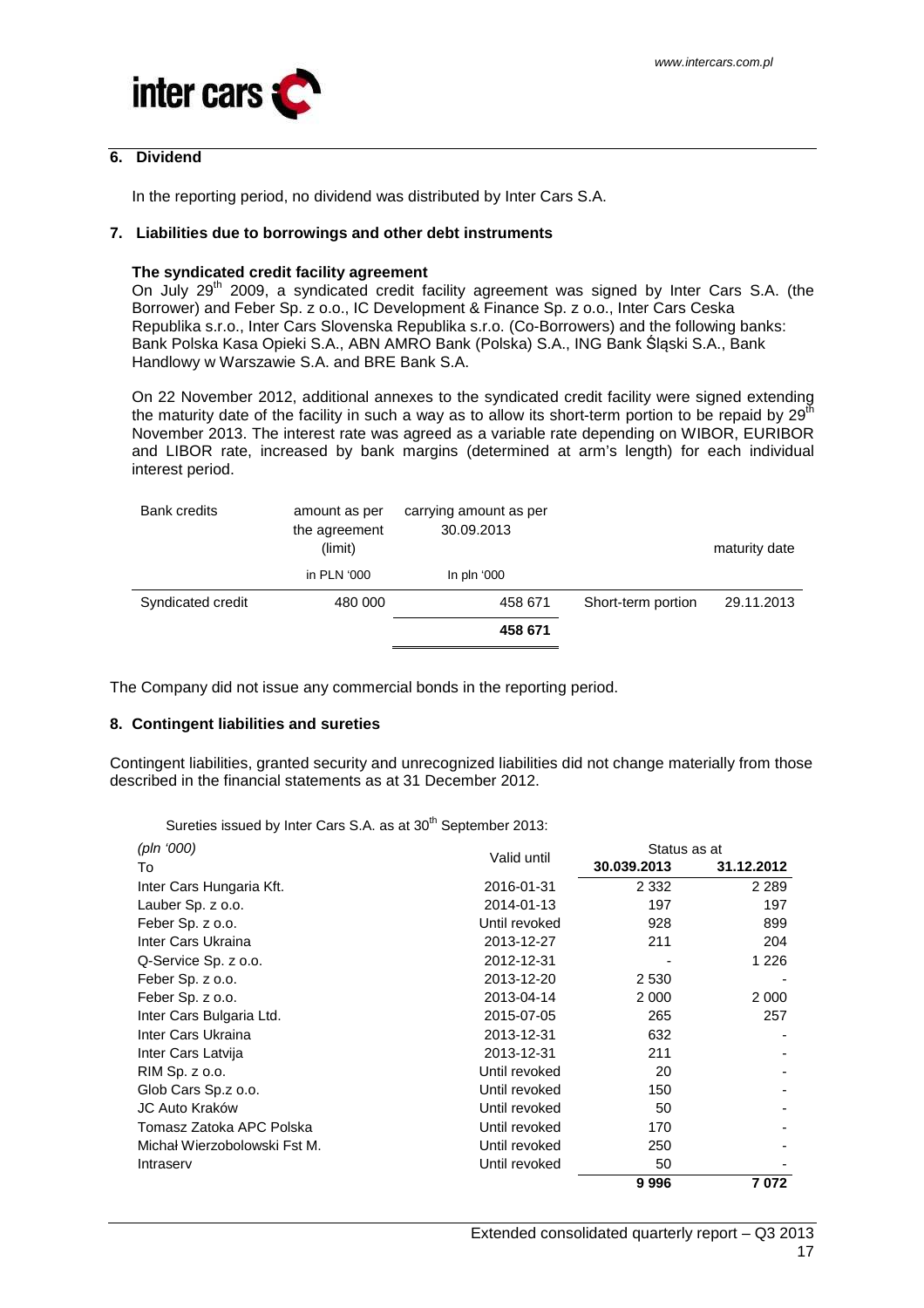

**9. The Management Board's standpoint on the feasibility of meeting the previously published forecasts of financial results for 2013.** 

The Capital Group Inter Cars S.A. did not publish any forecasts of financial results.

**10. The List of shareholders holding at least 5% of the total number of votes as at the date of release of these statements.** 

| <b>Shareholder</b>                           | Number of<br>shares /<br>votes | <b>Total nominal</b><br>value | Percentage of<br>share capital<br>held | Percentage<br>of total vote<br>held |  |
|----------------------------------------------|--------------------------------|-------------------------------|----------------------------------------|-------------------------------------|--|
|                                              |                                | (pln)                         | $(\%)$                                 | (%)                                 |  |
| <b>Krzysztof Oleksowicz</b>                  | 4 4 8 2 2 7 1                  | 8 9 64 5 42                   | 31,64%                                 | 31,64%                              |  |
| Andrzej Oliszewski                           | 1 302 370                      | 2 604 740                     | 9.19%                                  | 9,19%                               |  |
| <b>ING Otwarty Fundusz Emerytalny</b>        | 1214728                        | 2 429 456                     | 8,57%                                  | 8,57%                               |  |
| <b>AMPLICO Otwarty Fundusz</b><br>Emerytalny | 903 347                        | 1806694                       | 6,38%                                  | 6,38%                               |  |
| <b>AVIVA Otwarty Fundusz</b><br>Emerytalny   | 1429607                        | 2859214                       | 10.09%                                 | 10.09%                              |  |
| AXA Otwarty Fundusz Emerytalny               | 713 916                        | 1 427 832                     | 5,04%                                  | 5,04%                               |  |
| <b>Total</b>                                 | 10 046 239                     | 20 092 478                    | 70,91%                                 | 70.91%                              |  |

By the date of release of these financial statements, the Company had not received any other shareholding notifications.

**11. Changes in the number of shares and rights to shares (options) in Inter Cars S.A. held by the Company's management and supervisory personnel since the publication of the most recent quarterly report** 

The Company's supervisory and managing personnel hold a total of 5,827,809 shares, constituting 41.13 of the total vote at the General Shareholders Meeting of Inter Cars.

The managing and supervisory personnel hold no shares in the subsidiaries of Inter Cars

| <b>Shareholder</b>          | Number of<br>shares | <b>Total nominal</b><br>value | Percentage of<br>share capital<br>held | Percentage<br>of total vote<br>held |
|-----------------------------|---------------------|-------------------------------|----------------------------------------|-------------------------------------|
|                             |                     | (pln)                         | $(\%)$                                 | $(\%)$                              |
| <b>Krzysztof Oleksowicz</b> | 4 4 8 2 2 7 1       | 8 9 64 5 42                   | 31.64%                                 | 31,64%                              |
| Andrzej Oliszewski          | 1 302 370           | 2 604 740                     | 9.19%                                  | 9,19%                               |
| <b>Robert Kierzek</b>       | 29 834              | 59 668                        | 0.21%                                  | 0.21%                               |
| Krzysztof Soszyński         | 9834                | 19668                         | 0.07%                                  | 0.07%                               |
| Wojciech Milewski           | 2 500               | 5 0 0 0                       | 0,02%                                  | 0.02%                               |
| <b>Witold Kmieciak</b>      | 1 000               | 2 0 0 0                       | 0.01%                                  | 0.01%                               |
| Total                       | 5827809             | 11 655 618                    | 41,13%                                 | 41,13%                              |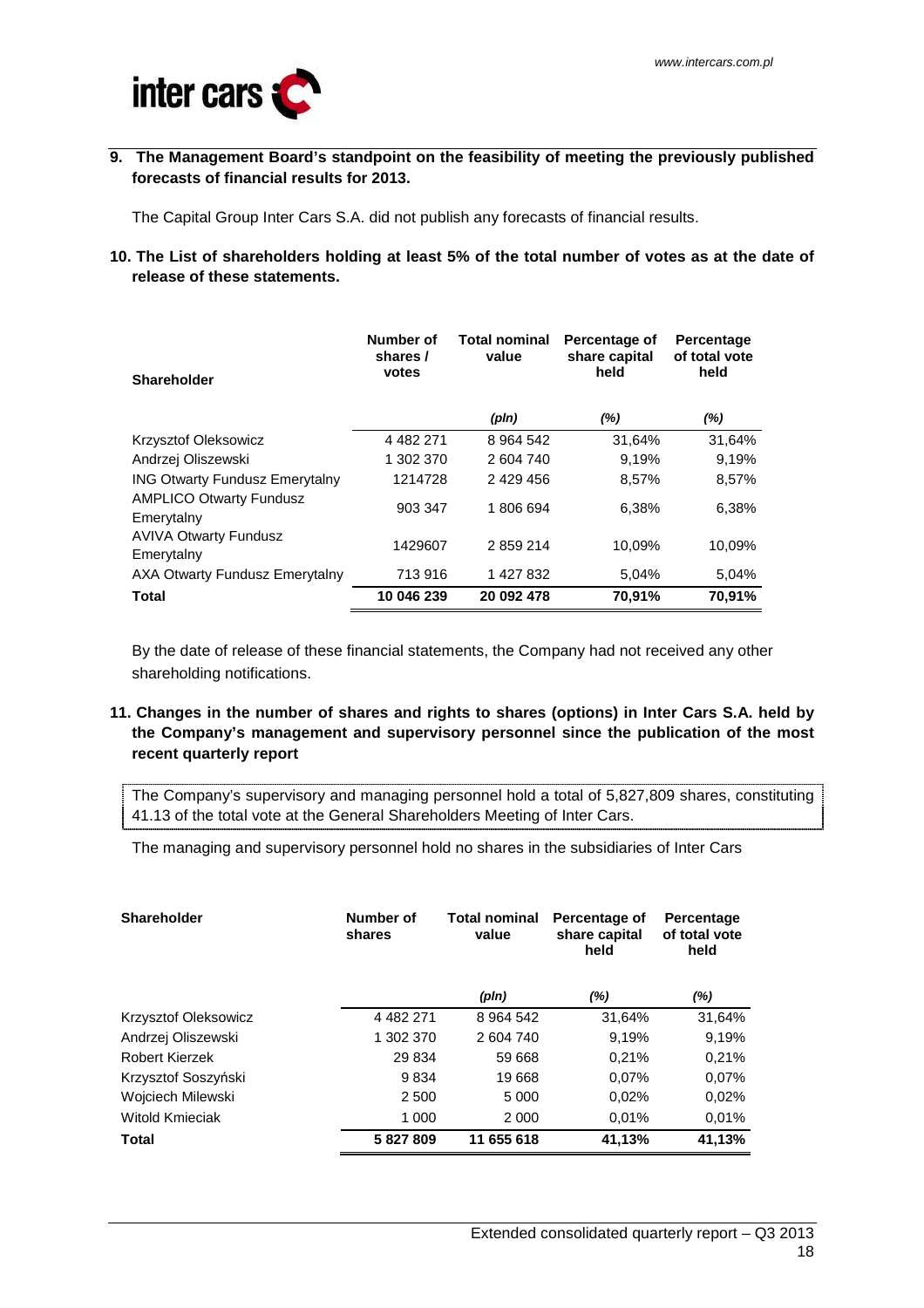

Changes in ownership of the Company shares held by the Company's management and supervisory personnel since the publication of the most recent quarterly report:

|                      | <b>Shares held</b> |                  |                          | <b>Shares held</b> |
|----------------------|--------------------|------------------|--------------------------|--------------------|
| <b>Shareholder</b>   | as at              | <b>Increases</b> | <b>Decreases</b>         | as at              |
|                      | 28.08.2013         |                  |                          | 14.11.2013         |
| Krzysztof Oleksowicz | 4 482 271          | -                | ۰                        | 4 4 8 2 2 7 1      |
| Andrzej Oliszewski   | 1 352 370          | -                | 50 000                   | 1 302 370          |
| Robert Kierzek       | 29 834             | -                | $\overline{\phantom{0}}$ | 29 834             |
| Krzysztof Soszyński  | 9834               | -                | -                        | 9834               |
| Wojciech Milewski    | 2 500              | -                | $\overline{\phantom{a}}$ | 2 500              |
| Witold Kmieciak      | 1 000              |                  |                          | 1 000              |
| Total                | 5877809            |                  | 50 000                   | 5 827 809          |

# **12. Information on court, arbitration and administrative proceedings**

In 2013, no proceedings have been brought before any court or administrative body with respect to any liabilities or claims of Inter Cars S.A. or its subsidiary undertakings, whose aggregate value would represent 10% or more of the Company's equity.

Furthermore, no proceedings are pending before any court or administrative body with respect to any liabilities or claims of Inter Cars S.A. or its subsidiaries whose aggregate value would represent 10% or more of the Company's equity.

# **13. Transactions with related entities**

| (in PLN '000)                                                                    | 1.01.2013-<br>30.09.2013 | 1.01.2012-<br>30.09.2012 |
|----------------------------------------------------------------------------------|--------------------------|--------------------------|
| Remuneration of the members of the Supervisory Board and<br>the Management Board |                          |                          |
| Remuneration of the members of the Supervisory Board                             | 163                      | 167                      |
| Remuneration of the members of the Management Board                              | 6 107                    | 4696                     |
|                                                                                  | 6 270                    | 4863                     |
|                                                                                  | 1.01.2013-               | 1.01.2012-               |
|                                                                                  | 30.09.2013               | 30.09.2012               |
| Transactions with related entities                                               |                          |                          |
| Income on sales to related entities                                              | 870                      | 1 2 6 1                  |
| Purchase of goods and services from related entities                             | 10 763                   | 8 2 2 2                  |
|                                                                                  | 30.09.2013               | 30.09.2012               |
| Settlements with related entities                                                |                          |                          |
| Receivables from related entities                                                | 256                      | 596                      |
| Liabilities to related entities                                                  | 0                        | 38                       |

80% of the goods and services purchased from related entities relates to the standard distribution service settled based on the same principles as those applicable to all branches. Placement in this category results from the family ties between a branch director and one of the members of the management Board of Inter Cars S.A.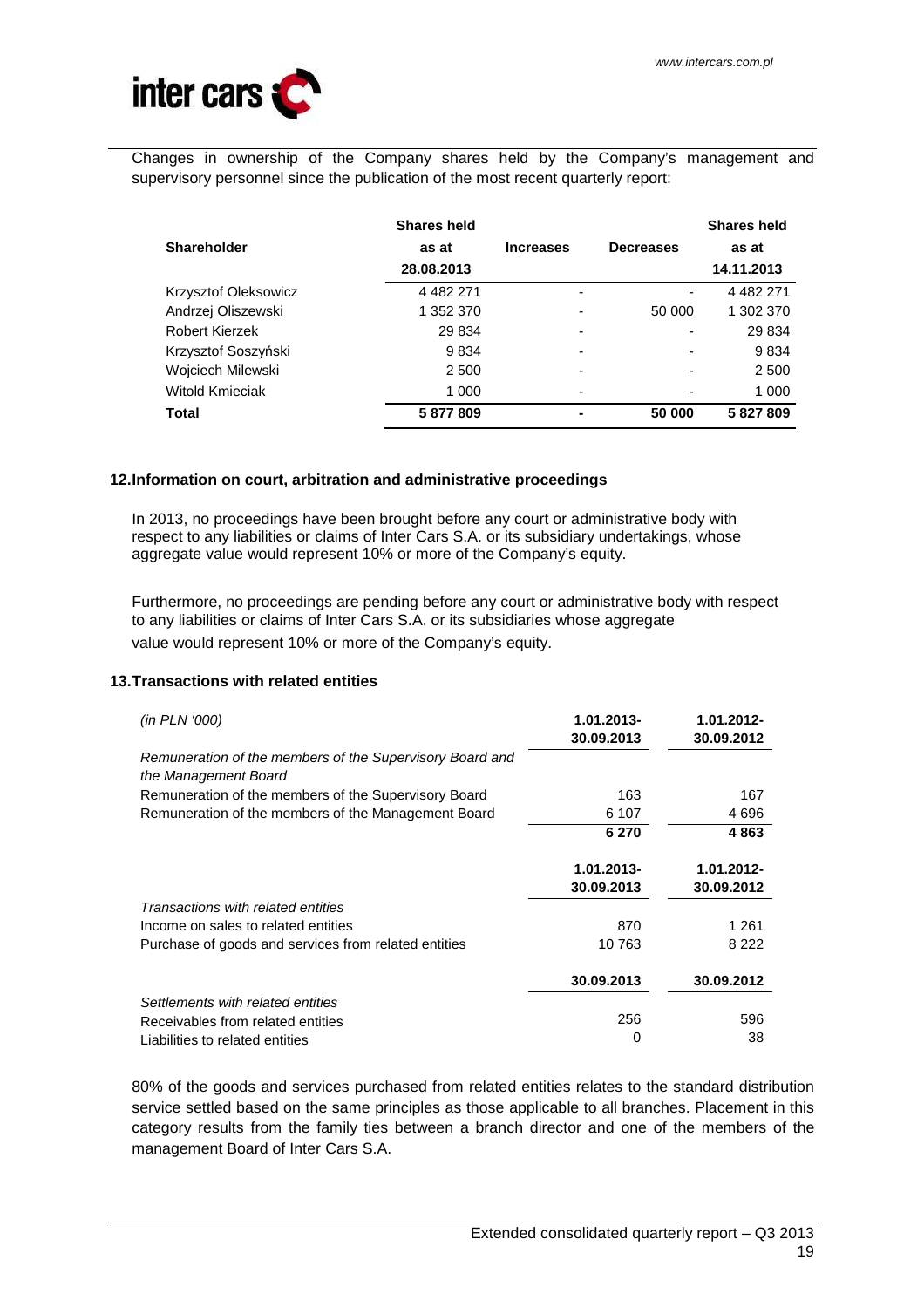

# **14. Other information which the Company deems relevant for the assessment of its personnel, assets, financial position and financial result or changes in any of the foregoing, and for the assessment of the Company's ability to perform its obligations**

This information is included in the section entitled "Factors and events of a non-recurring nature having a material bearing on the financial result, and a description of the Company's material achievements and failures along with a list of related key events."

#### **15. Events subsequent to the balance sheet day as at which the report was prepared which may have a material bearing on the Company's future financial results**

Prior to the publication hereof no events occurred which may have a material bearing on the Company's future financial results.

On 6th November 2013, Inter Cars S.A. signed a memorandum of cooperation with Mekonomen Nya Affärer AB, a leading Scandinavian distributor of spare parts and accessories for motor vehicles.

The two companies will enter into cooperation aimed at consolidating purchase volumes in the area of accessories, garage equipment and car spare parts other than those offered by premium suppliers. Under the memorandum, the companies will monitor, on an ongoing basis, the quality of products in the laboratory which Inter Cars S.A. has been using for years to examine products addressed to the budget segment. Therefore, the laboratory is to undergo further development.

The memorandum also provides for future creation of a joint-venture company which is to use the joint purchase volumes for the purpose of obtaining greater trade benefits. The two companies are also expected to cooperate toward the development of IT systems, including the e-commerce system.

# **16. Information on material transactions with related entities concluded on terms other than at arm's length, including information on their amounts and nature.**

All transactions with related entities were concluded at arm's length.

# **17. Factors which in the Company's opinion will affect its financial results in the period covering at least the next quarter.**

Factors which in the Management Board's opinion will affect the Company's financial results in Q4 2013 include:

- $\checkmark$  trends in the foreign exchange rates, mainly EUR, USD and YEN against PLN, UAH, HUF, CZK, SKK, LTL, HRK and RON;
- $\checkmark$  trends in the demand from export customers, related mainly to political and legal situation in Ukraine;
- $\checkmark$  changes in interest rates, which will determine the amount of interest on contracted loans and thus affect the financial expenses ;
- $\checkmark$  planned improvement in the stock turnover, which should reduce the financial costs by lowering the requirement for inventory financing ;
- $\checkmark$  optimization of logistics processes related to cost reductions;
- $\checkmark$  enhanced awareness of the Inter Cars brand and obtaining new customers, which will contribute to the development of operating activities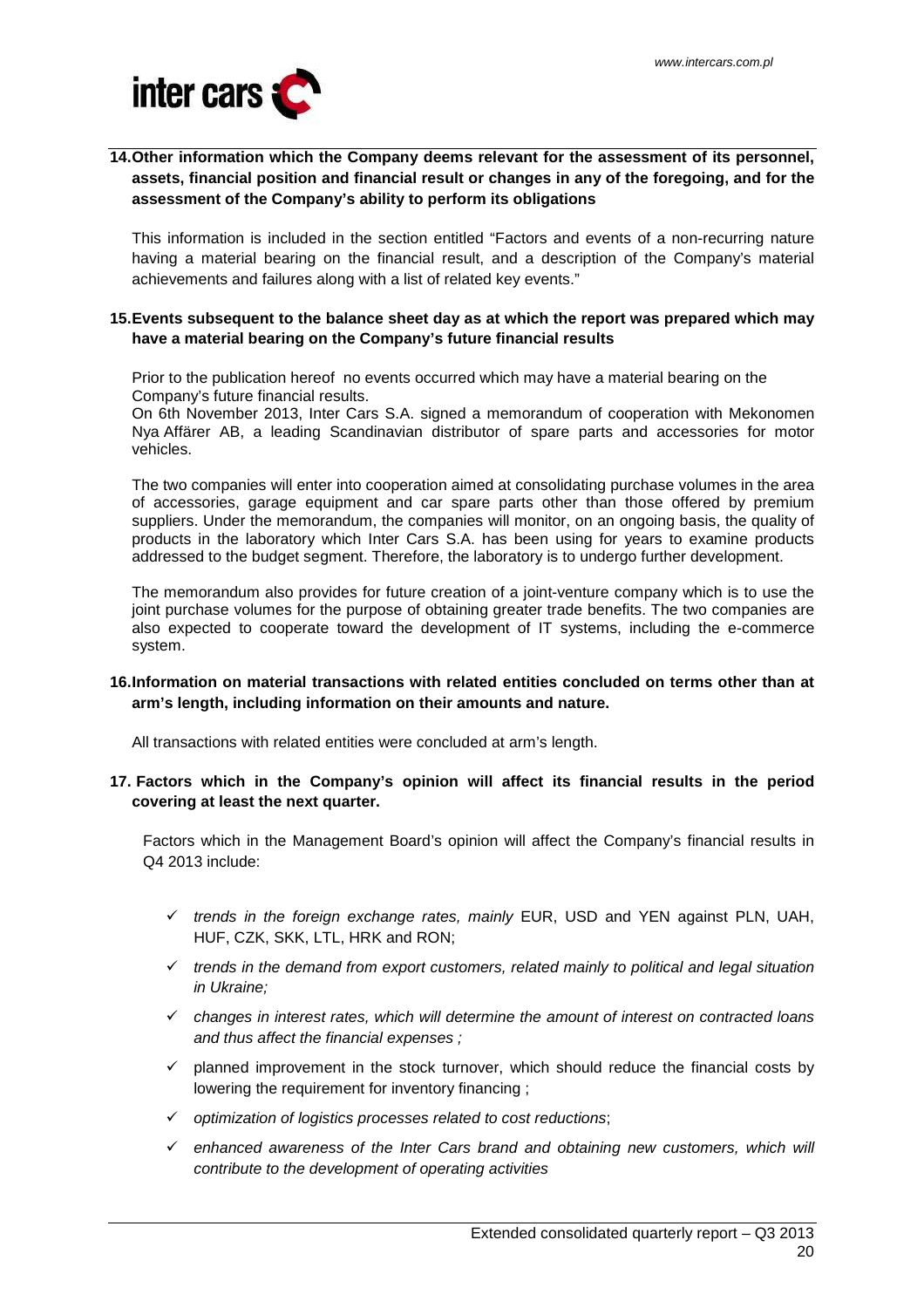

# **INTERIM FINANCIAL STATEMENTS OF INTER CARS S.A.**

# **Statement of financial position**

| (in pln '000)                                                  | 30.09.2013    | 31.12.2012 |
|----------------------------------------------------------------|---------------|------------|
|                                                                | (not audited) | (audited)  |
| <b>ASSETS</b>                                                  |               |            |
| <b>Non-current assets</b>                                      |               |            |
| Property, plant and equipment                                  | 131 280       | 166 050    |
| Intangible assets                                              | 161 197       | 134 904    |
| Investment property                                            | 2 1 2 1       | 2 1 2 1    |
| Investments in subsidiaries                                    | 154 429       | 111 699    |
| Investments available for sales                                | 258           | 258        |
| Receivables                                                    | 19751         | 23 313     |
| Deferred corporate income tax                                  |               |            |
|                                                                | 469 036       | 438 345    |
| <b>Current assets</b>                                          |               |            |
| Inventory                                                      | 755 545       | 582 224    |
| Trade and other receivables                                    | 532 940       | 451 634    |
| Corporate income tax receivables                               |               |            |
| Cash and cash equivalents                                      | 22 885        | 12 790     |
|                                                                | 1 311 370     | 1 046 648  |
| <b>TOTAL ASSETS</b>                                            | 1780406       | 1484993    |
| <b>LIABILITIES</b>                                             |               |            |
| Equity                                                         |               |            |
| Share capital                                                  | 28 336        | 28 336     |
| Share premium account                                          | 259 530       | 259 530    |
| Statutory reserve funds                                        | 404 697       | 332 196    |
| Other capital reserves                                         | 5935          | 5935       |
| Retained earnings                                              | 73 763        | 72 825     |
|                                                                | 772 261       | 698 822    |
| <b>Long-term liabilities</b>                                   |               |            |
| Loan, borrowing and finance lease liabilities                  | 25 835        | 21 286     |
| Deferred corporate income tax reserve                          | 4 146         | 2857       |
|                                                                | 29 981        | 24 143     |
| <b>Short-term liabilities</b>                                  |               |            |
|                                                                | 535 964       | 298 272    |
| Trade and other liabilities                                    |               |            |
| Loans, borrowings, debt security and finance lease liabilities | 440 564       | 459 374    |
| Employee benefits                                              | 1636          | 2659       |
|                                                                |               | 1 7 2 3    |
| Deferred corporate income tax                                  | 978 164       | 762 028    |
|                                                                |               |            |
| <b>TOTAL LIABILITIES</b>                                       | 1780406       | 1484993    |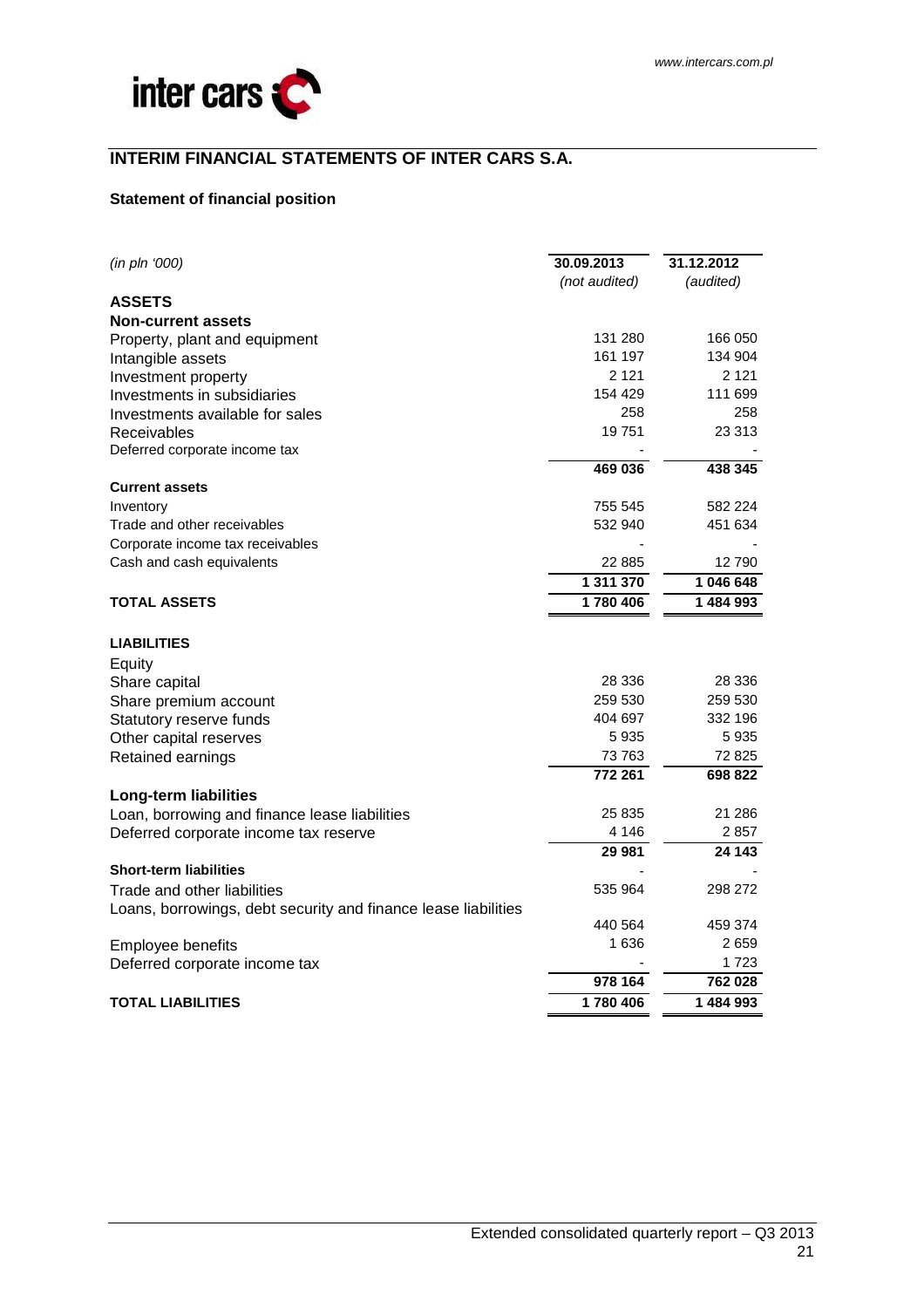

# **Statement of comprehensive income**

| (in pln '000)                                        | for the period of 3 months<br>ended on 30 <sup>th</sup> September |            | for the period of 9 months<br>ended on 30 <sup>th</sup> September |            |  |
|------------------------------------------------------|-------------------------------------------------------------------|------------|-------------------------------------------------------------------|------------|--|
|                                                      | 30.09.2013                                                        | 30.09.2012 | 30.09.2013                                                        | 30.09.2012 |  |
| <b>Continued operations</b>                          |                                                                   |            |                                                                   |            |  |
| Sales revenue                                        | 824 164                                                           | 666 563    | 2 2 3 9 1 2                                                       | 1 909 479  |  |
| Cost of sales                                        | (602 009)                                                         | (491 428)  | (1626018)                                                         | (1403609)  |  |
| Gross profit on sales                                | 222 155                                                           | 175 135    | 607894                                                            | 505 870    |  |
| Other operating income<br>Selling costs, general and |                                                                   | 846        |                                                                   | 2 4 8 3    |  |
| administration expenses                              | (90054)                                                           | (89457)    | (257 732)                                                         | (237 840)  |  |
| Costs of distribution services                       | (83577)                                                           | (52310)    | (224 243)                                                         | (169987)   |  |
| License fees                                         | (12893)                                                           | (9879)     | (34 425)                                                          | (13086)    |  |
| Other operating expenses                             | (1827)                                                            | (4923)     | (10487)                                                           | (8708)     |  |
| <b>Operating profit</b>                              | 33 804                                                            | 19412      | 81 007                                                            | 78732      |  |
| Financial income                                     | 15 408                                                            | 6 2 8 3    | 26 276                                                            | 24 000     |  |
| Foreign exchange differences                         | (69)                                                              | (5009)     | (299)                                                             | (5789)     |  |
| Financial expenses                                   | (6083)                                                            | (7454)     | (20 285)                                                          | (23 234)   |  |
| Profit before tax                                    | 43 060                                                            | 13 232     | 86 699                                                            | 73 709     |  |
| Corporate income tax                                 | (5222)                                                            | (985)      | (13 260)                                                          | (10 460)   |  |
| Net profit                                           | 37838                                                             | 12 247     | 73 439                                                            | 63 249     |  |
| <b>OTHER COMPREHENSIVE INCOME</b>                    |                                                                   |            |                                                                   |            |  |
| Total other comprehensive income, net                |                                                                   |            |                                                                   |            |  |
| <b>TOTAL INCOME</b>                                  | 37838                                                             | 12 247     | 73 439                                                            | 63 249     |  |
| Earnings per share (pln)                             |                                                                   |            |                                                                   |            |  |
| - basic                                              | 2,67                                                              | 0,86       | 5,18                                                              | 4,46       |  |
| - diluted                                            | 2,67                                                              | 0,86       | 5,18                                                              | 4,46       |  |
| Number of shares                                     | 14 168 100                                                        | 14 168 100 | 14 168 100                                                        | 14 168 100 |  |
| Number of shares to be diluted                       | 14 168 100                                                        | 14 168 100 | 14 168 100                                                        | 14 168 100 |  |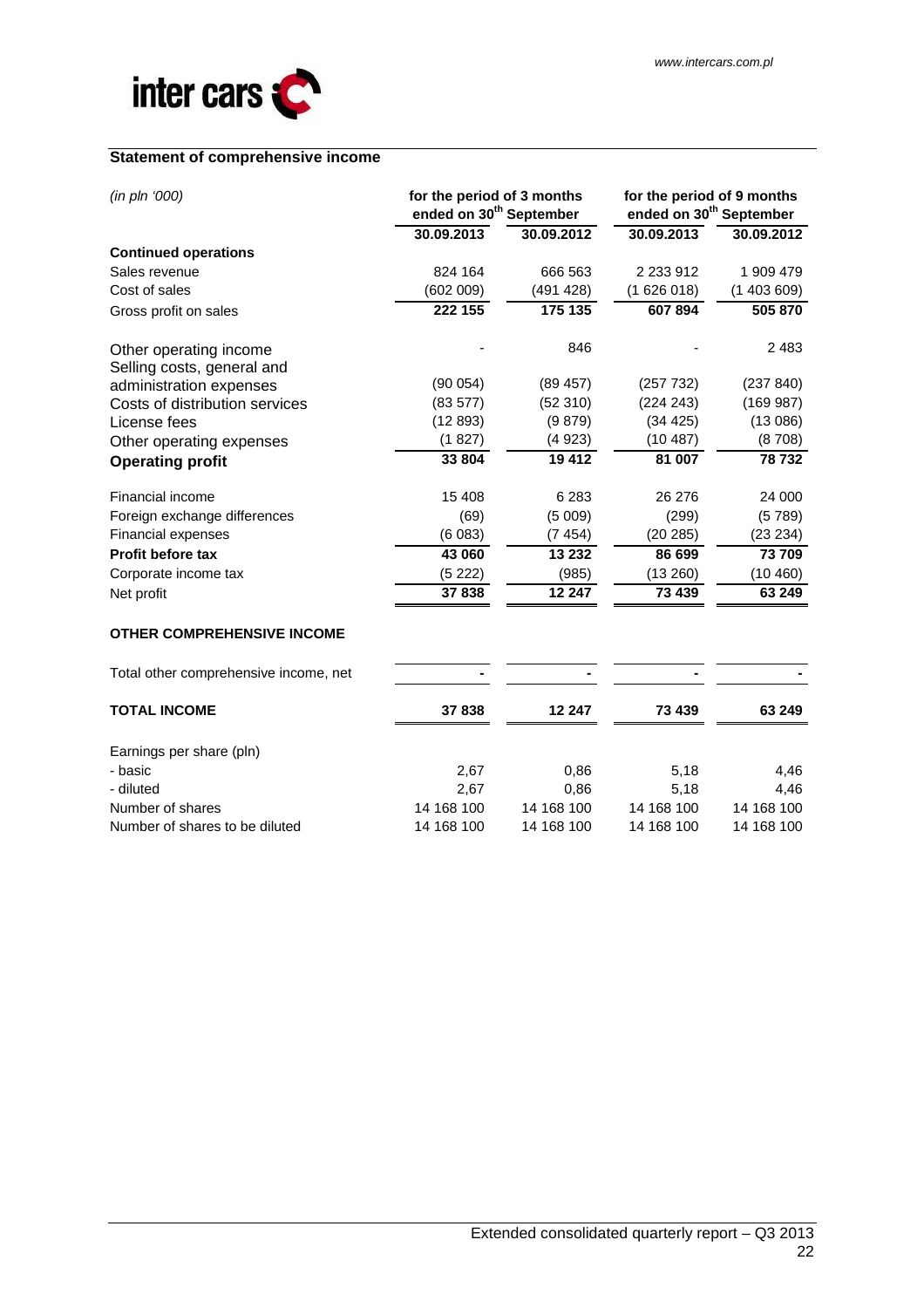

# **Statement of changes in equity**

# **for the period from 1st January 2013 to 30th September 2013**

| (in pln '000)                                   | Share capital | Share premium<br>account | Statutory reserve<br>capital | Other capital<br>reserves | Retained profit | <b>Total</b> |
|-------------------------------------------------|---------------|--------------------------|------------------------------|---------------------------|-----------------|--------------|
| As at 1 <sup>st</sup> January 2013              | 28 3 36       | 259 530                  | 332 196                      | 5935                      | 72 825          | 698 822      |
| <b>Statement of comprehensive income</b>        |               |                          |                              |                           |                 |              |
| Profit in the reporting period                  |               |                          |                              |                           | 73 439          | 73 439       |
| Total comprehensive income                      |               |                          |                              |                           | 73 439          | 73 439       |
| <b>Transactions with shareholders</b>           |               |                          |                              |                           |                 |              |
| Distribution of retained earnings – transfer to |               |                          |                              |                           |                 |              |
| statutory reserve funds                         |               |                          | 72 501                       |                           | (72 501)        |              |
| As at 30 <sup>th</sup> September 2013           | 28 3 36       | 259 530                  | 404 697                      | 5935                      | 73 763          | 772 261      |

# **for the period from 1st January 2012 to 30th September 2012**

| (in pln '000)                                                                                | Share capital | Share premium      | Statutory reserve  | Other capital    | Retained profit | <b>Total</b> |
|----------------------------------------------------------------------------------------------|---------------|--------------------|--------------------|------------------|-----------------|--------------|
| As at 1 <sup>st</sup> January 2012                                                           | 28 336        | account<br>259 530 | capital<br>232 108 | reserves<br>5935 | 104 662         | 630 571      |
| <b>Statement of comprehensive income</b>                                                     |               |                    |                    |                  |                 |              |
| Profit in the reporting period                                                               |               |                    |                    |                  | 63 249          | 63 249       |
| <b>Total comprehensive income</b>                                                            |               |                    |                    |                  | 63 249          | 63 249       |
| <b>Transactions with shareholders</b>                                                        |               |                    |                    |                  |                 |              |
| Distribution of retained earnings - dividend<br>Distribution of retained earnings - transfer |               |                    |                    |                  | (4 250)         | (4250)       |
| to statutory reserve funds                                                                   |               |                    | 100 088            |                  | (100 088)       |              |
| As at 30 <sup>th</sup> September 2012                                                        | 28 3 36       | 259 530            | 332 196            | 5935             | 63 573          | 689 570      |
|                                                                                              |               |                    |                    |                  |                 |              |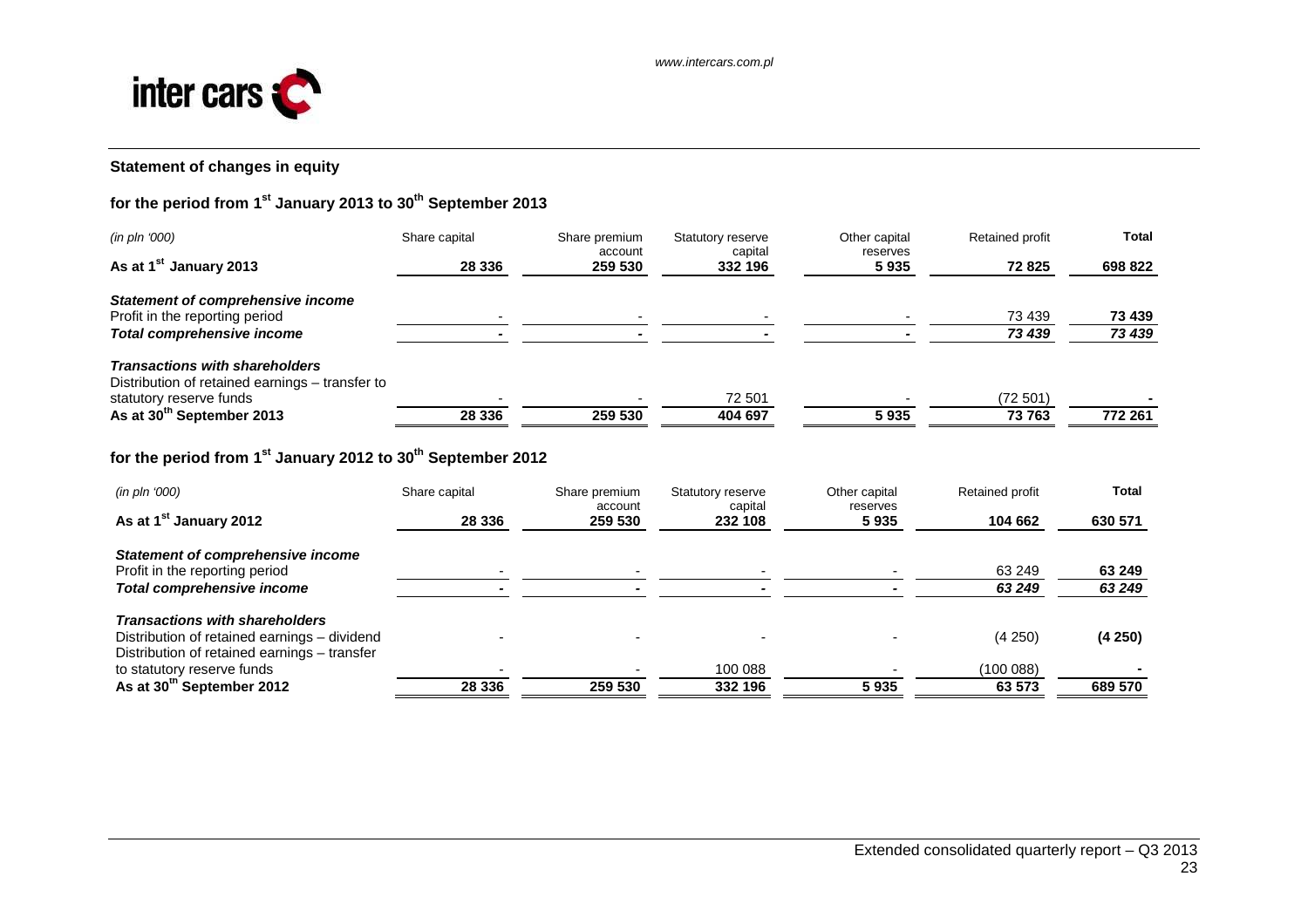

#### **Statement of cash flows**

| (in pln '000)                                                       | 01.01.2013-<br>30.09.2013 | 01.01.2012-<br>30.09.2012 |
|---------------------------------------------------------------------|---------------------------|---------------------------|
| <b>Operating cash flows</b>                                         |                           |                           |
| Profit (loss) before tax                                            | 86 699                    | 73 709                    |
| Adjustments:                                                        |                           |                           |
| Depreciation and amortization                                       | 16 022                    | 18 319                    |
| Foreign exchange gains /losses                                      | (617)                     | (5686)                    |
| (Profit)/ loss on the sale of property, plant and equipment         | (486)                     | (45)                      |
| Net interest                                                        | 12 2 36                   | 18 384                    |
| Net dividends                                                       | (24172)                   | (20056)                   |
| Other adjustments, net                                              | 2 245                     |                           |
| Operating profit before changes in the working capital              | 91 927                    | 84 625                    |
|                                                                     |                           |                           |
| Change in inventories                                               | (172 128)                 | (58 423)                  |
| Change in receivables                                               | (81077)                   | 22 430                    |
| Change in short-term liabilities                                    | 239 675                   | 74 718                    |
| Cash generated by operating activities                              | 78 397                    | 123 349                   |
| Corporate income tax paid                                           | (15603)                   | (22389)                   |
| Net cash from operating activities                                  | 62794                     | 100 960                   |
| Cash flow from investing activities                                 |                           |                           |
| Proceeds from the sale of plant, property, equipment and intangible |                           |                           |
| assets                                                              | 2785                      | 1662                      |
| Purchase of plant, property, equipment and intangible assets        | (22136)                   | (37184)                   |
| Sale of shares in subordinated entities                             | 408                       | 2 200                     |
| Acquisition of shares in subordinated entities                      | (673)                     |                           |
| Repayment of loans and borrowings                                   | 8 3 2 3                   | 522                       |
| Loans granted                                                       | (7717)                    | (8372)                    |
| Interest paid                                                       | 1588                      | 602                       |
| Dividends received                                                  | 24 172                    | 20 056                    |
| Other items, net                                                    | (20975)                   | (510)                     |
| Net cash from investing activities                                  | (14225)                   | (21024)                   |
| <b>Cash flow from financing activities</b>                          |                           |                           |
| (repayments) / proceeds from credits and leases                     | (19791)                   | (48388)                   |
| Interest paid                                                       | (14455)                   | (21709)                   |
| Payment of finance lease liabilities                                | (4 228)                   | (4 410)                   |
| Net cash from financing activities                                  | (38 474)                  | (74 507)                  |
| Net change in cash and cash equivalents                             | 10 095                    | 5429                      |
| Cash and cash equivalents at the beginning of the period            | 12790                     | 18 147                    |
| Cash and cash equivalents at the end of the period                  | 22 885                    | 23 576                    |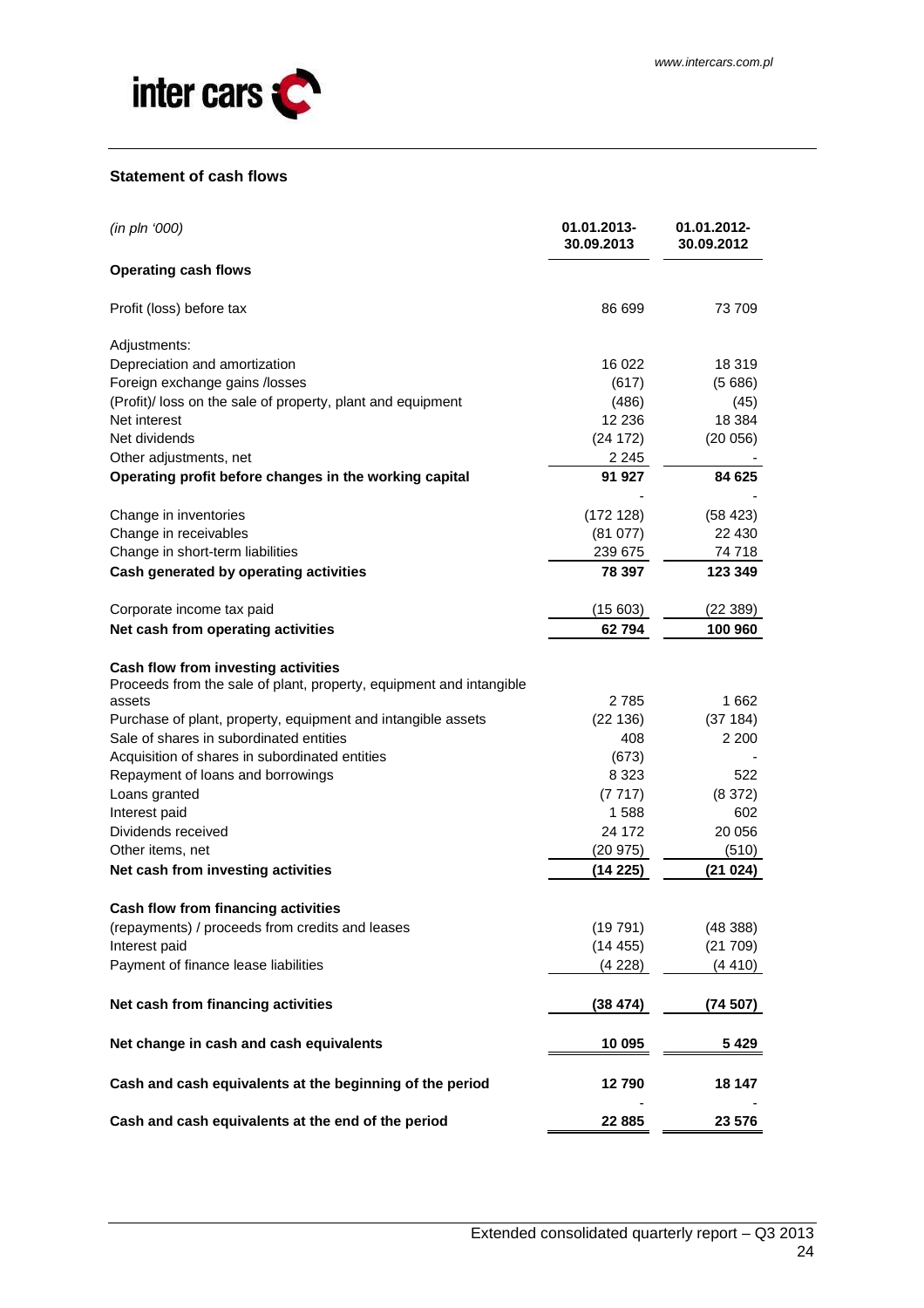

# **1. Accounting principles**

The accounting principles applied by Inter Cars are the same as those applied by the Group, with the exception of interest in subsidiaries, valued at the historical costs minus revaluation write-downs.

#### **2. Investments in subordinated entities**

| Investments in subordinated entities as at 31.12.2012       | 111 699 |
|-------------------------------------------------------------|---------|
| Write-down on shares of Frenoplast                          | (3782)  |
| Purchase of shares of INTER CARS MALTA HOLDING LIMITED      | 19      |
| Purchase of shares of ILS Sp. z o.o.                        | 45 388  |
| Reversal of the write-down on shares                        | 684     |
| Increasing of the share capital of Cleverlog-Autoteile GmBH | 421     |
| Investments in subordinated entities as at 30.09.2013       | 154 429 |

#### **3. Transactions with related entities in the condensed standalone financial statements**

|                                          |              |             |             | <b>Purchase of foods and</b> |
|------------------------------------------|--------------|-------------|-------------|------------------------------|
|                                          | Sales income |             | services    |                              |
|                                          | 01.01.2013-  | 01.01.2012- | 01.01.2013- | 01.01.2012-                  |
|                                          | 30.09.2013   | 30.09.2012  | 30.09.2013  | 30.09.2012                   |
| Inter Cars Ukraine LLC                   | 23 662       | 17 117      |             |                              |
| Q-Service Sp. z o.o.                     | 1 2 4 3      | 1 0 7 8     | 56 285      | 46 849                       |
| Lauber Sp. z o.o.                        | 4 4 8 0      | 5 1 3 2     | 21 586      | 16 949                       |
| Inter Cars Ceska Republika               | 50 013       | 40 240      | 2 0 6 0     | 5 0 2 9                      |
| Inter Cars Slovenska Republika           | 52 190       | 43 039      | 1481        | 531                          |
| Feber Sp. z o.o.                         | 468          | 462         | 28 476      | 15 901                       |
| Inter Cars Lietuva UAB                   | 74 896       | 60 102      | 8 5 0 1     | 5 5 4 3                      |
| IC Development & Finance Sp. z o.o.      |              |             | 876         | 822                          |
| JC Auto s.r.l.                           | 5 3 2 9      | 5974        | 2 4 0 5     | 3 0 5 7                      |
| Inter Cars d.o.o.                        | 22 077       | 15 171      | 790         | 1 1 7 9                      |
| JC Auto S.A.                             | 162          |             | 2 1 1 0     | 2 2 7 5                      |
| Inter Cars Hungária Kf.                  | 16 4 25      | 8687        | 788         | 626                          |
| Inter Cars Romania s.r.l.                | 82 355       | 49 593      | 7951        | 6 3 8 4                      |
| Armatus sp. z o.o.                       | 32           | 84          |             |                              |
| Cleverlog Autoteile BmbH                 | 163          | 71          |             |                              |
| Inter Cars Latvija SIA                   | 20 093       | 10 272      |             | 79                           |
| Inter Cars Bulgaria Ltd.                 | 2 907        | 1 361       | 10          |                              |
| Inter Cars Marketing Services Sp. z o.o. | 50           | 16          | 44 921      | 4 1 0 8                      |
| Inter Cars Cyprus Ltd                    |              |             |             | 1 318                        |
| ILS $Sp. z 0.0$ .                        | 8 3 8 1      |             | 84 229      |                              |
|                                          | 364 926      | 258 400     | 262 469     | 110 650                      |